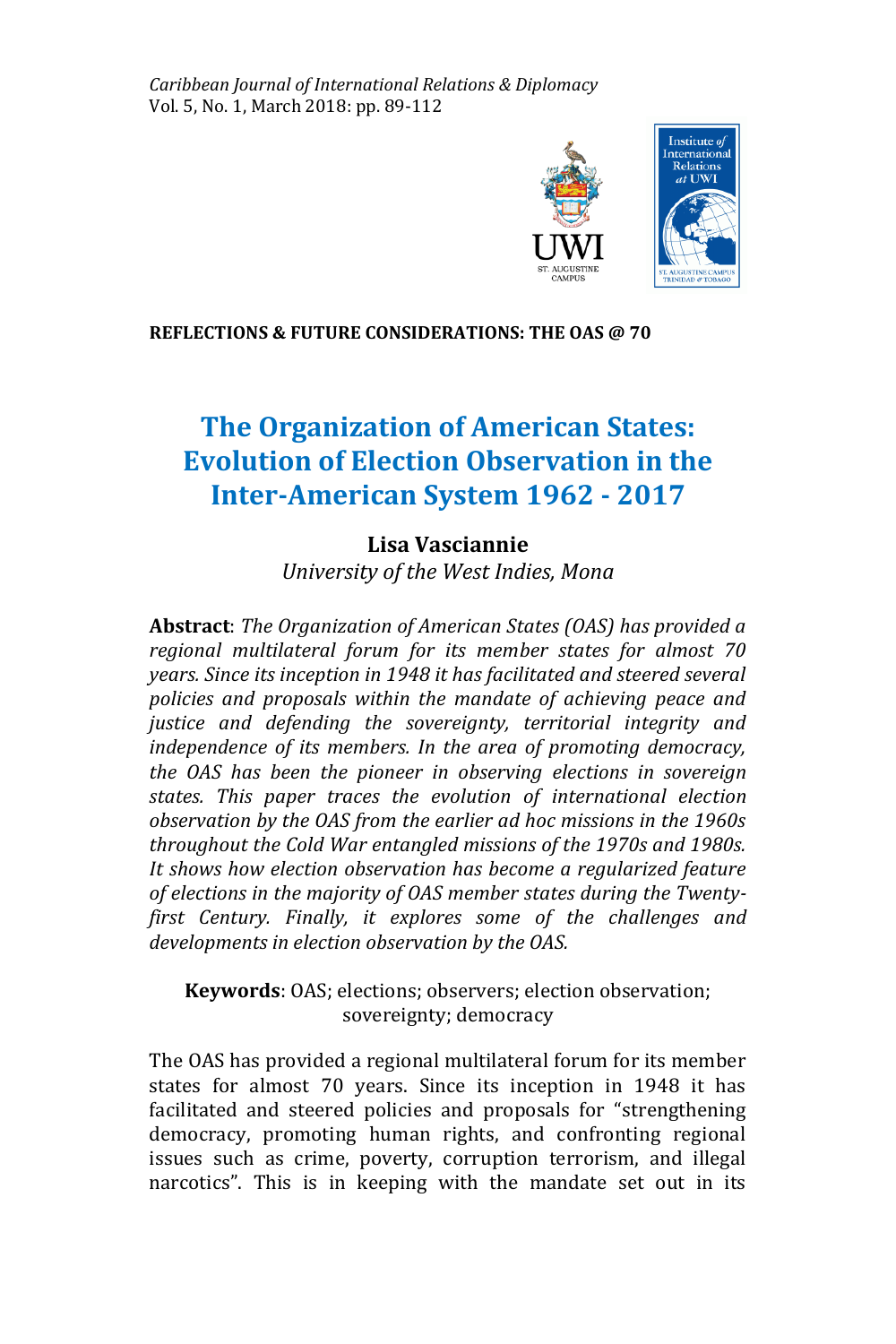Charter to "achieve an order of peace and justice, to promote member states' solidarity, to strengthen collaboration and to defend the sovereignty, territorial integrity and independence of its member states". In the area of democratic governance, the Charter has been clear on its commitment to "representative democracy as an indispensable condition for the stability, peace and development of the region." The OAS Charter declares representative democracy as a prerequisite for membership.<sup>1</sup>

 February 2017 marked the 55th year of OAS election observation with over 240 missions in 27-member states.<sup>2</sup> It has had a long, steady and extensive history of involvement in the electoral activities of most of its member states. Over the years, the organization has gradually progressed from the passive support of democracy to the active and very specialized field of election observation. This paper sets out the evolution of election observation by the OAS. It establishes a timeline of how the organization became involved in the field from the first mission in Costa Rica in 1962 to providing regional support to the United Nations in Nicaragua in 1989 and observing the US 2016 Presidential elections. It examines how the OAS has evolved into a twenty-first century regional institution that has election observation at the core of its mandate.

# **SCOPE OF ELECTION OBSERVATION**

The OAS defines international election observation as "a process whereby an organized group of individuals from outside the host country systematically carries out a series of complex actions and activities to observe an electoral process in a direct, complete and precise manner."<sup>3</sup> The organization's mandate for observers is consistent with the scope of activities outlined by other actors involved in the field. So, for example, fundamental principles of objectivity, neutrality, respect for domestic laws, and nonsubstitution of national actors are all accepted by the OAS as core guides to election observation. As such, the organization operates fully within Pastor's widely accepted definition of election observation as:

> … the purposeful gathering of information regarding an electoral process, and the making of informed judgements on the conduct of that process on the basis of the information collected, by persons who are not inherently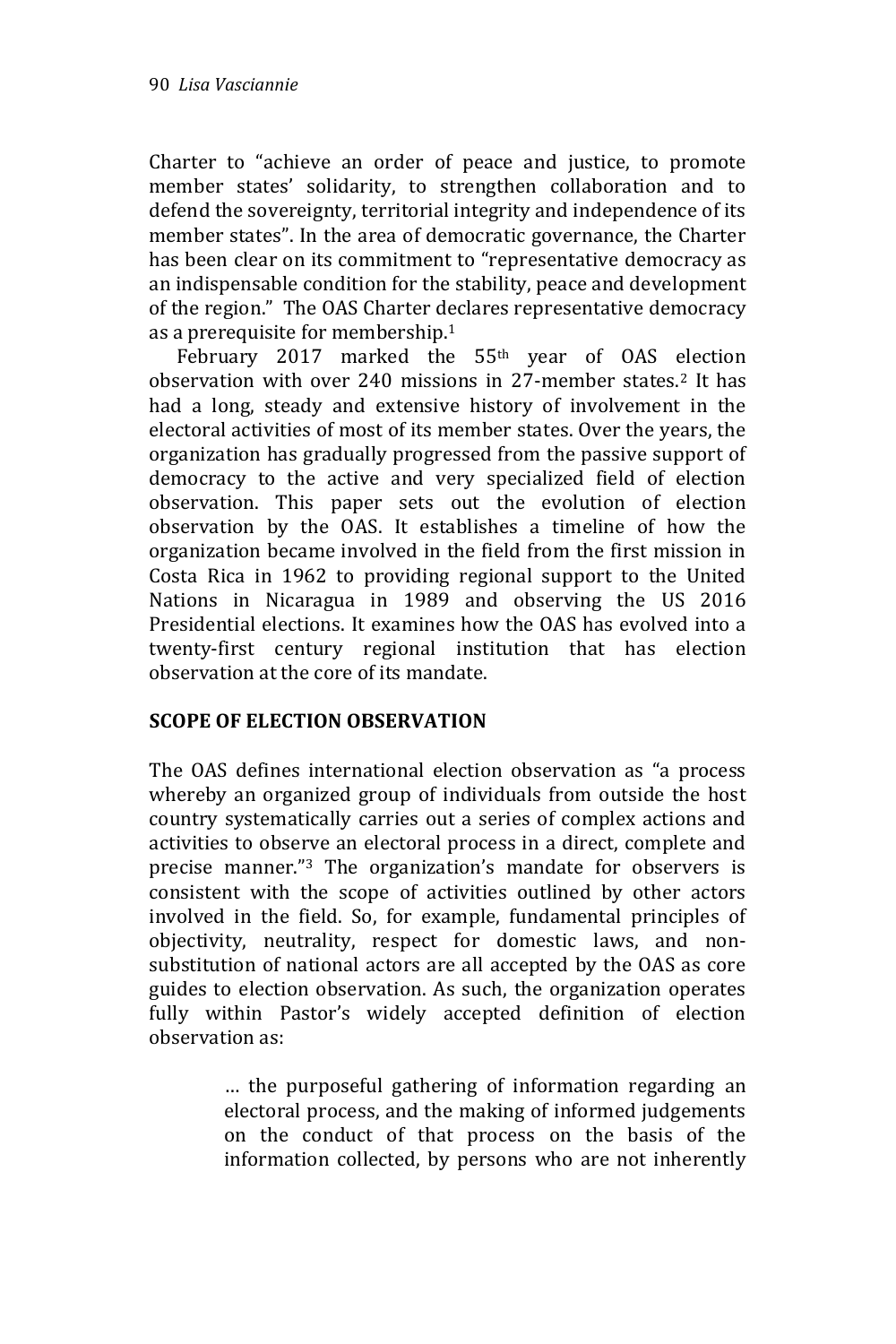authorized to intervene in the process, and whose involvement in mediation or technical assistance activities should not be such as to jeopardize their main observation responsibilities. 4

Election observation has been widely accepted for the merits of providing international validation and democratic accountability.<sup>5</sup> In this regard, the OAS holds countries inviting observers accountable at two levels. The first and main frame of reference for OAS observers is to evaluate the performance of the main actors in the electoral process in accordance with how well they adhere to national standards. This assessment of compliance with domestic election laws and regulations is one key guideline for international observers that upholds and respects the sovereignty of the host country. The second frame of reference for international observers is that they "analyse the development of the electoral process in the context of standards adopted by the OAS Member States."<sup>6</sup> These include inclusive, clean and competitive elections and elective public offices.<sup>7</sup> Together, the organization's focus on these internal and international dimensions reinforce the benefits of inviting international election observers.

# **INSTITUTIONAL FRAMEWORK**

Several OAS instruments provide the philosophical framework, guiding principles and logistics for election observation. As the main reference point, the Charter establishes the respect and support for democracy through "promoting and consolidating representative democracy" and "respect for the self-determination of peoples". This is consistent with the American Declaration on the Rights and Duties of Man and the American Convention on Human Rights. The Declaration sets out the right to participate in government and reaffirms the goal to consolidate regional democratic institutions. It mentions the right to vote and be elected in free and fair elections and establishes the duty to refrain from political activities in foreign countries. These instruments establish the two balancing elements of election observation: the importance of elections in the democratic process and the principle of noninterference in the political affairs of countries.

 There have been four amendments to the OAS Charter.<sup>8</sup> The Cartagena Protocol provides reinforcement to the earlier mandate aiming "to promote and coordinate representative democracy, with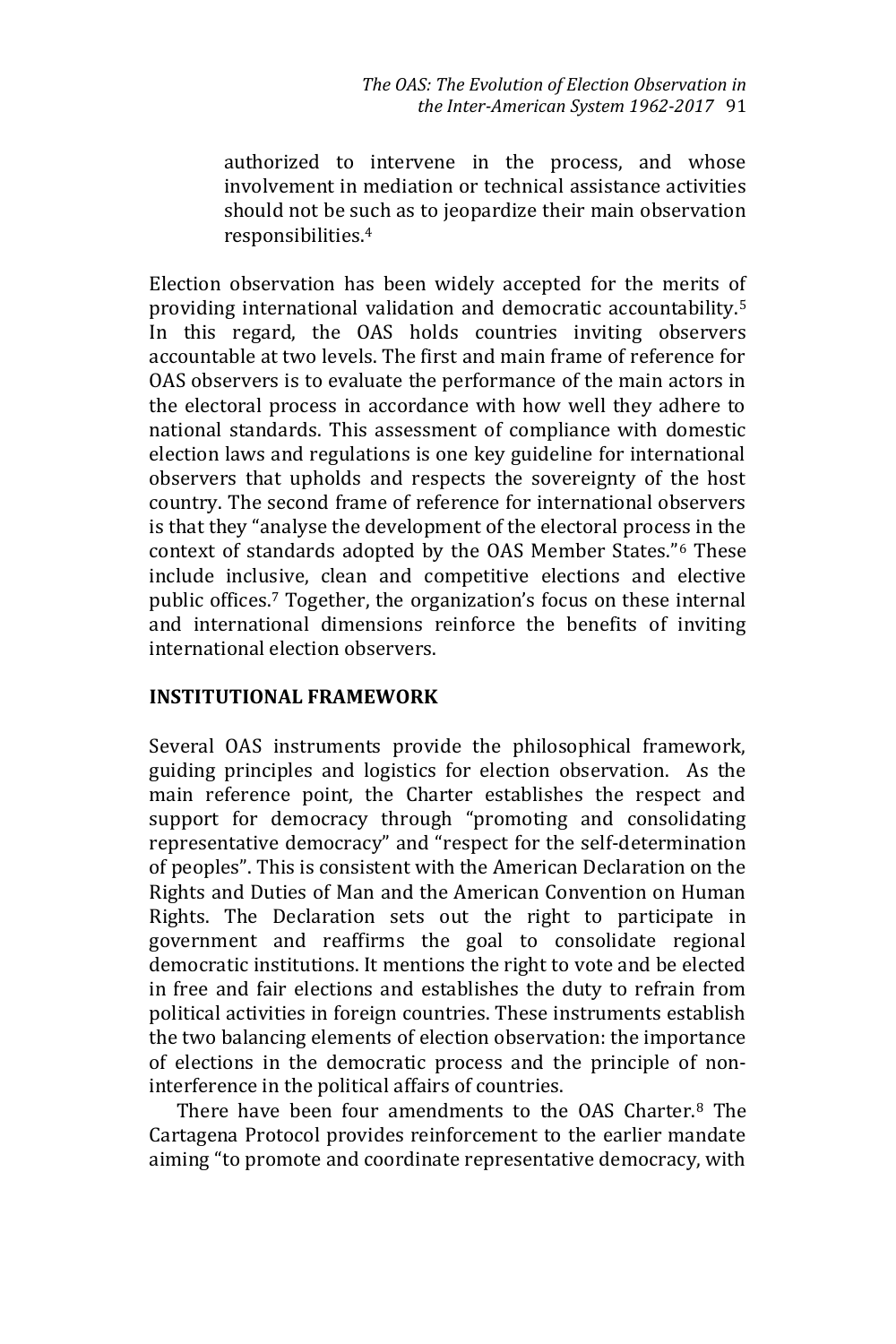due respect for the principle of non-intervention."<sup>9</sup> While the commitment to democracy and the respect for sovereignty have been consistent and clear, the organization did not expressly contemplate how to treat member states violating these principles until 1992. The Washington Protocol introduces mechanisms for dealing with member states who operate in a manner contrary to the principles of the Charter. This amendment provides a suspension clause for governments that depart from the principles and standards of democratic preservation.

 Beyond the Charter, OAS member states have supported a number of resolutions promoting and strengthening representative and participatory democracy, the role of civil society participation, supporting electoral technology, campaigning and other aspects of elections. The first resolution to mention specifically election observation, was one on Human Rights and Democracy-Electoral Monitoring in 1989.<sup>10</sup> It resolved to "reiterate to the Secretary General the recommendation that, when a member state so requests in the exercise of its sovereignty, missions should be organized and sent to said state to monitor the development, if possible at all stages, of each of its electoral processes". It also resolved to request the Secretary General "to periodically issue public reports" as a result of observing elections.

 This resolution reflects two important philosophical dimensions of the OAS's commitment to democracy. First, the insistence on a specific request for support and invitation for observers reinforces the respect for sovereignty. On this note, the organization's online database has carefully chronicled the invitation dates and available correspondence for most of all of its missions since 1962. Second, issuing public reports reflects the effort to provide accountability and transparency. These make information on the conduct and proceedings of an election accessible by all. Moreover, it promotes the efficacy of international election observation as a legitimizing force. Making observation mission reports and other information on the composition of teams and source of funding reinforces the transparency of the OAS.

# **CHRONOLOGY**

In 2012, as part of the 50th anniversary of election observation, the OAS commemorated February 4th as Election Observation Day. The organization has accumulated a wealth of experience in observing elections under varying international conditions ranging from the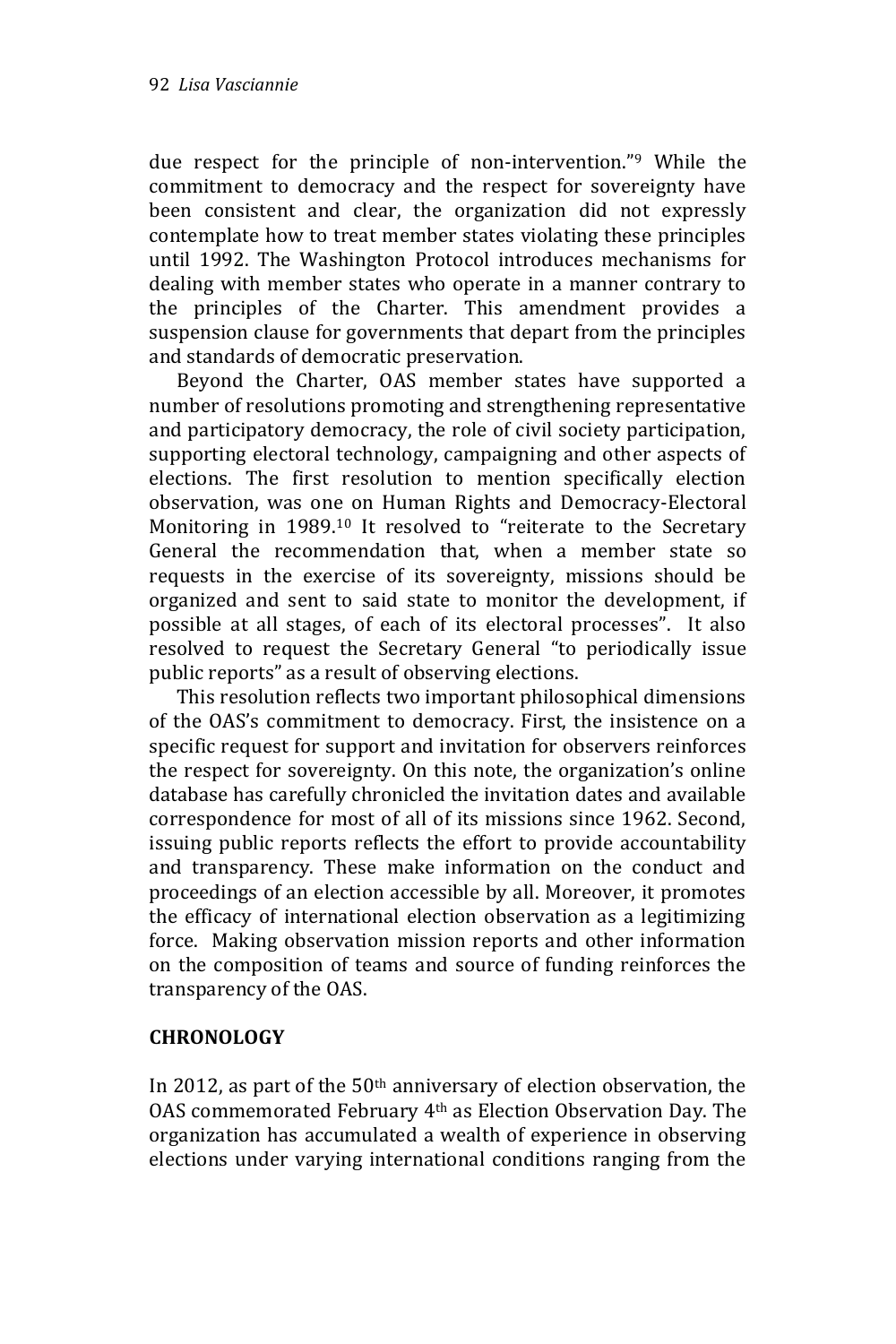Cold War to US hegemony to a more undefined multipolar era. It has also observed elections in countries at different developmental stages and profiles, differing political systems and reflecting different/complex hemispheric dynamics. The OAS has observed elections in early periods when states perceived observation as an affront to sovereignty and national pride, throughout a period of normalization, as presented as a tool of democracy assistance for former authoritarian regimes to the current period that has marked election observation as a regular feature of international relations.

# **THREE PHASES OF OAS ELECTION OBSERVATION**

OAS involvement in election observation may be placed in three discrete phases: 1962-1989, 1990-2001 and 2001 to present. Gutiérrez et al describe these as marginal, persuasive and substantive missions. <sup>11</sup> The first phase refers to 'marginal' missions or those "outside the margin of institutional practice and without a permanent mandate." These included sporadic missions reflecting the hegemonic dominance of the US and Cold War dynamics. The second phase includes 'dissuasive' missions in the post-Cold-War period. These were primarily focused on the deterrence dimension of election observation and aimed at "countering fraud that would modify the popular will". Here the OAS often established a major presence in the host country and operated more within the realms of "monitoring" than observing elections. Finally, Gutiérrez et al refer to the third phase of Twenty-first Century missions as "substantive" or "good" missions, "oriented toward the full exercise of human rights and focusing on the quality of electoral processes."12 Between 1962 and 2017 the role, nature and logistics of OAS observation have evolved considerably from an *ad hoc* foreign policy tool to a more professionalized, systematic and coordinated institutional effort.

# *First Phase Missions: 1962-1989*

The OAS carried out some ad hoc missions from as early as the 1960s. These were of no systematic agenda or policy. They were often symbolic or politically motivated, related to Cold War geopolitical issues and therefore quite selectively applied and dispatched. By extension, these first phase missions often had little, if anything, to do with substantive issues of electoral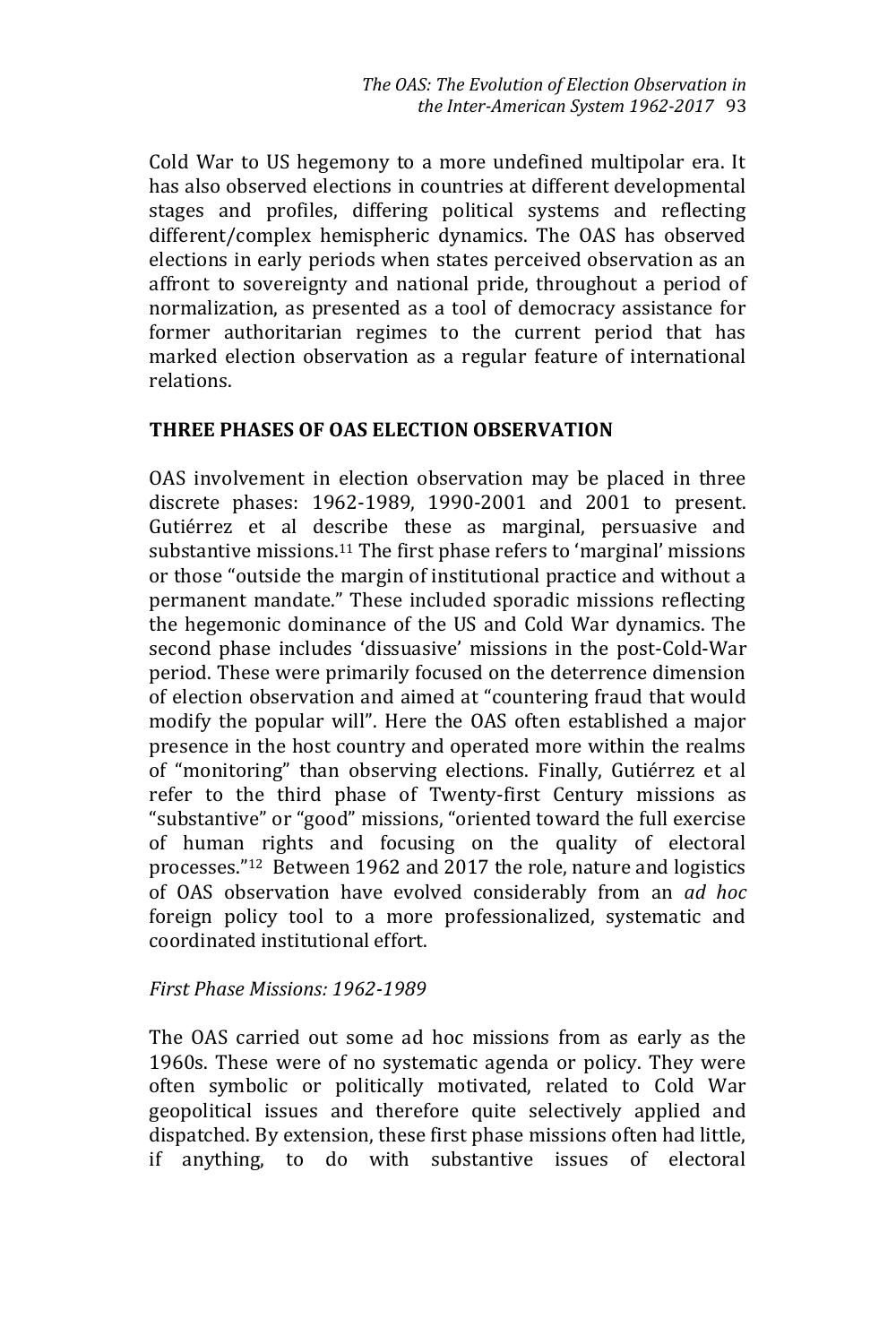administration. During this phase, between 1962 and 1989, the OAS sent 25 missions to 11 countries. (See Table 1)

 The February 1962 Costa Rican general election is generally regarded as a milestone in the history of election observation in sovereign states. However, Hyde notes that it was not the first invitation issued to observers.<sup>13</sup> It was part of the ideological struggle and effort to showcase Costa Rica as a viable democratic electoral model in the region. The 1962 observation in Costa Rica was therefore the result of a longer negotiation starting from the previous electoral cycle and initiated by the country. The OAS three-member team noted that persons "voted enthusiastically but peacefully…and displayed an effective exercise of representative democracy".<sup>14</sup> From the outset, therefore, election observation was a deeply entangled tool of Cold War politics.

| Table 1: The Organization of American States: First Phase |
|-----------------------------------------------------------|
| Election Observation Missions: 1962 - 1989                |

| Year | <b>Countries</b>                                |
|------|-------------------------------------------------|
| 1962 | Costa Rica, Dominican Republic                  |
| 1963 | Nicaragua, Honduras                             |
| 1966 | Bolivia, Costa Rica, Dominican Republic         |
| 1968 | Ecuador                                         |
| 1970 | Costa Rica, Dominican Republic, Guatemala       |
| 1972 | Nicaragua                                       |
| 1978 | Bolivia, Costa Rica, Dominican Republic, Panama |
| 1980 | Guatemala                                       |
| 1982 | Costa Rica, El Salvador                         |
| 1984 | El Salvador, Grenada, Guatemala                 |
| 1985 | El Salvador                                     |
| 1987 | Suriname                                        |
| 1989 | Honduras                                        |

Source: Compiled from the Organization of American States, 2018

 This entanglement with the dynamics of international politics deepened in subsequent cases in Nicaragua (1963), the Dominican Republic (1966) and Bolivia (1978) and others with efforts by some Latin American leaders to prove their government's democratic transitions whether substantive or otherwise. In another dimension of Cold War politics, the OAS observed elections under uncertain or unstable political conditions in cases such as the Dominican Republic, Panama (1978), El Salvador (1982), Guatemala (1983) and Grenada (1984).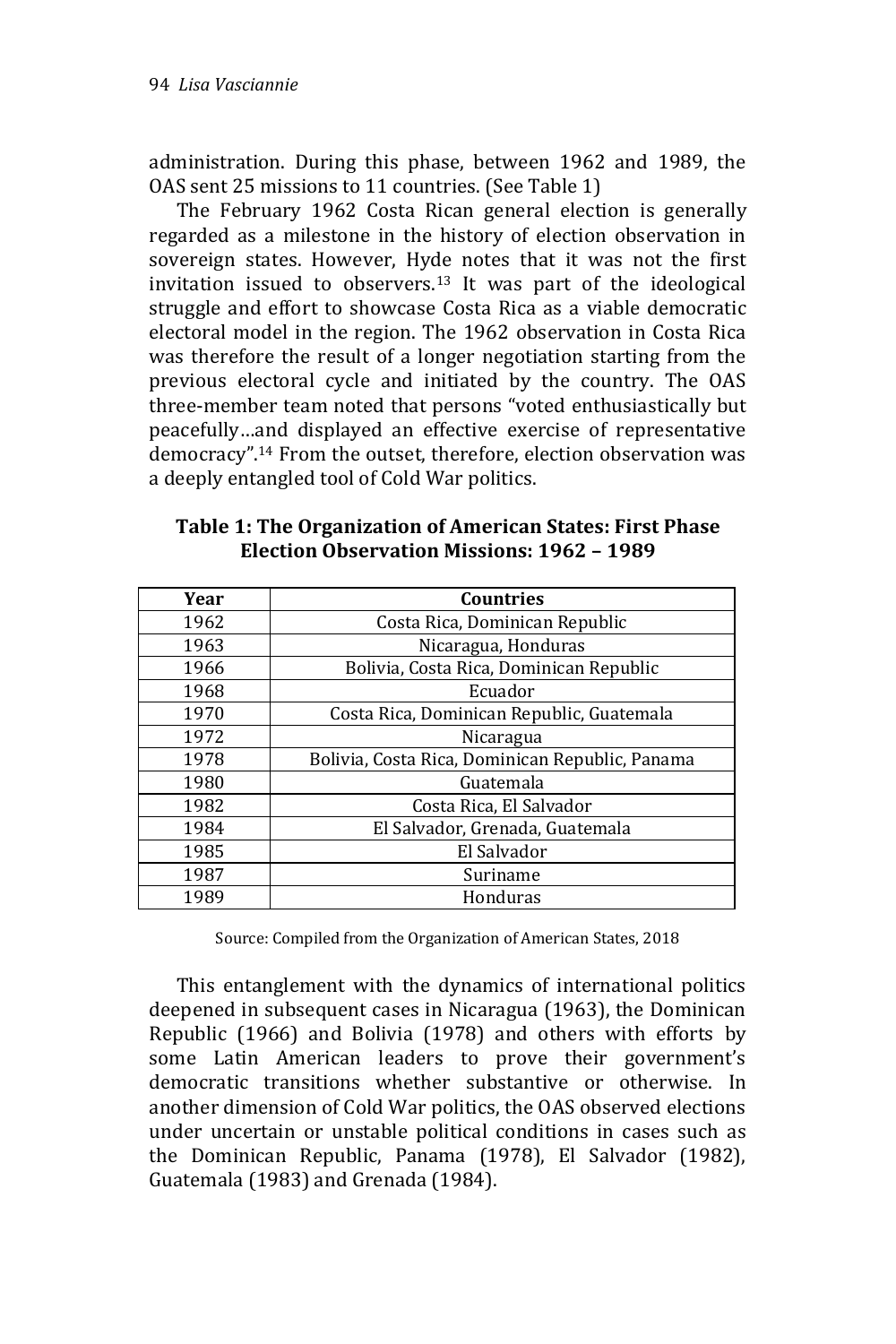Several of these earlier missions were an outgrowth of United States policy of containment during a period of Cold War tensions. The OAS has faced some criticism for various strategies of political manipulation and lending legitimacy to fraudulent elections during this early phase of fairly *ad hoc* observation. However, these missions cannot reasonably be held under the same scrutiny as those that have begun to operate within the contemporary framework of internationally established guidelines and codes of conduct given the political realities of the era.

#### *Second Phase Missions: 1990-2001*

The end of the Cold War provided the OAS with the further opportunity to focus on the democracy agenda without openly articulated ideological struggles. This marks the second phase of the organization's election observation activities under a newly established Unit for the Promotion of Democracy (UPD) in 1990. The 1991 *Santiago Resolution* and the 1992 *Protocol of Washington* reinforced the organization's mechanisms for reacting to regional threats to democracy.

 These observation missions started with the observation of the Nicaraguan elections in 1990. This heralded a period of transition for many authoritarian regimes during a period of socio-political transformation. Election observation was a legitimizing tool for countries transitioning to democracy. During this period teams were bigger, more high profile and more coordinated than previous *ad hoc* missions. This period created the foundation for the logistical framework of OAS missions and subsequent efforts to professionalize and standardize election observation. As shown in Table 2 there were just over 50 missions in this phase with the most activity in 1997, 1998 and 2000.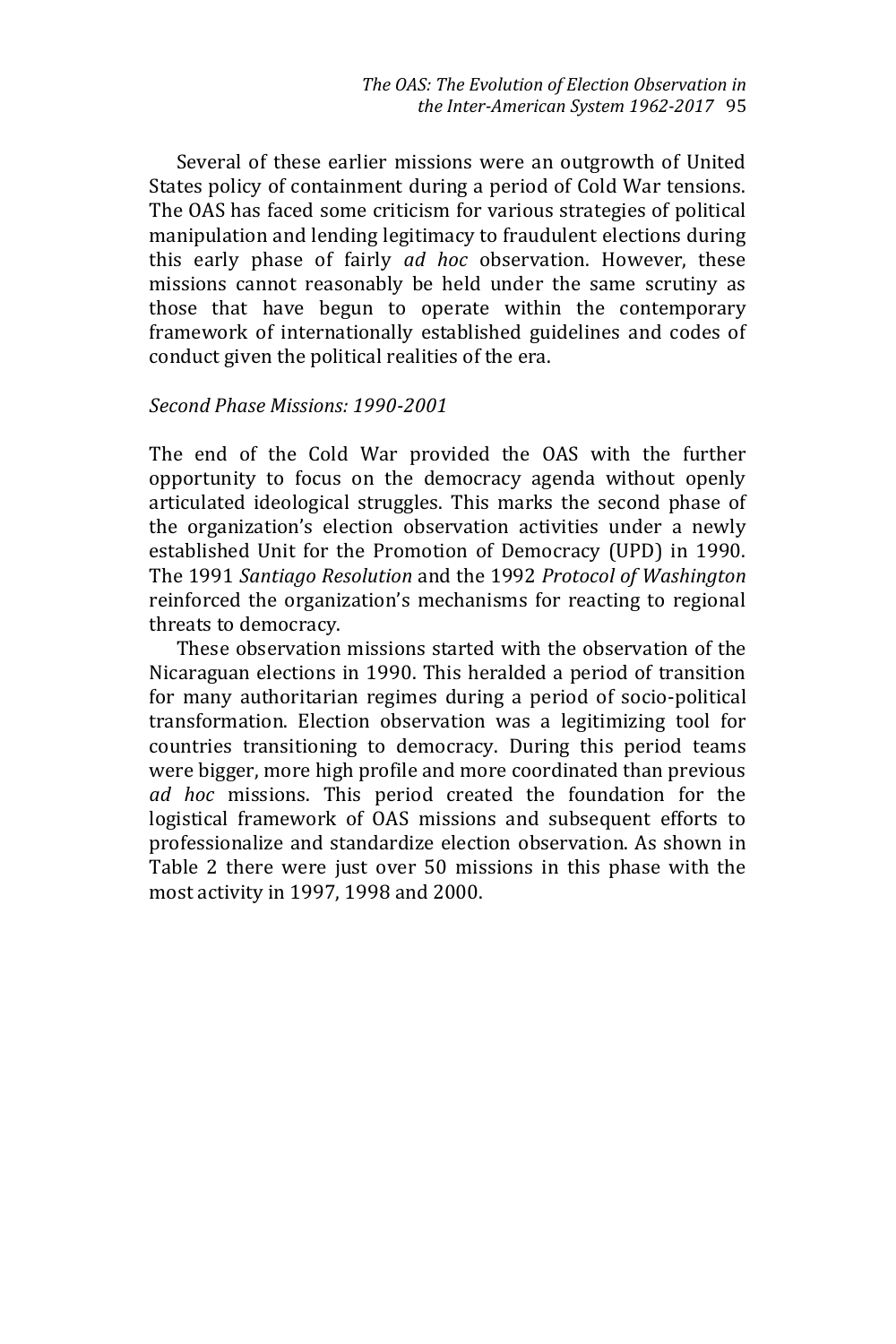| Year | <b>Countries</b>                                                |
|------|-----------------------------------------------------------------|
| 1990 | Haiti, Nicaragua, Guatemala, Dominican Republic, Costa Rica     |
| 1991 | Panama, Paraguay, Suriname, El Salvador                         |
| 1992 | Peru, Panama, Venezuela                                         |
| 1993 | Honduras, Paraguay, Peru, Venezuela                             |
| 1994 | Panama, Columbia, Dominican Republic, Nicaragua                 |
| 1995 | Guatemala, Haiti, Peru                                          |
| 1996 | Suriname, Ecuador, Dominican Republic, Nicaragua                |
| 1997 | Belize, Bolivia, Colombia, El Salvador, Guyana, Haiti, Honduras |
| 1998 | Dominican Republic, Ecuador, Nicaragua, Panama, Paraguay,       |
|      | Peru, Venezuela                                                 |
| 1999 | El Salvador, Grenada, Guatemala, Panama, Venezuela              |
| 2000 | Dominican R., Haiti, Nicaragua, Paraguay, Peru, Suriname,       |
|      | Venezuela                                                       |

# **Table 2: The Organization of American States: Second Phase Election Observation Missions: 1990 – 2000**

Source: Compiled from the Organization of American States, 2018

Second generation missions started with the joint observation of the Nicaraguan elections by the OAS and the UN. This was the UN's first observation in a sovereign nation. As Soto notes, until the early 1980s,<sup>15</sup> it was difficult to imagine the involvement of the UN in political missions or in any political responsibility. However, then Secretary General Boutros-Ghali's leadership of the organization marked an increased definition of the organization's role with regional organizations. *An Agenda for Peace* outlines the collaborative role he envisioned with the OAS. He notes the early establishment of institutional collaboration between the two intergovernmental organizations. However, Cold War politics later "impaired the proper use" of the Chapter VIII provisions for these arrangements "for dealing with such matters relating to the maintenance of international peace and security."<sup>16</sup> The end of the Cold War and Boutros-Ghali's leadership therefore provided a renewed opportunity for the UN to strengthen these relations with the OAS. His leadership and personal initiative were very instrumental in the UN's shift in policy from non-interference and non-involvement towards proactively instigating peace efforts in the region. The joint 1990 International Support and Verification Commission(CIAV/OAS) in Nicaragua launched the OAS into the sphere of supporting democratization in the region. This parallel role for the UN and OAS was also done in Haiti. 17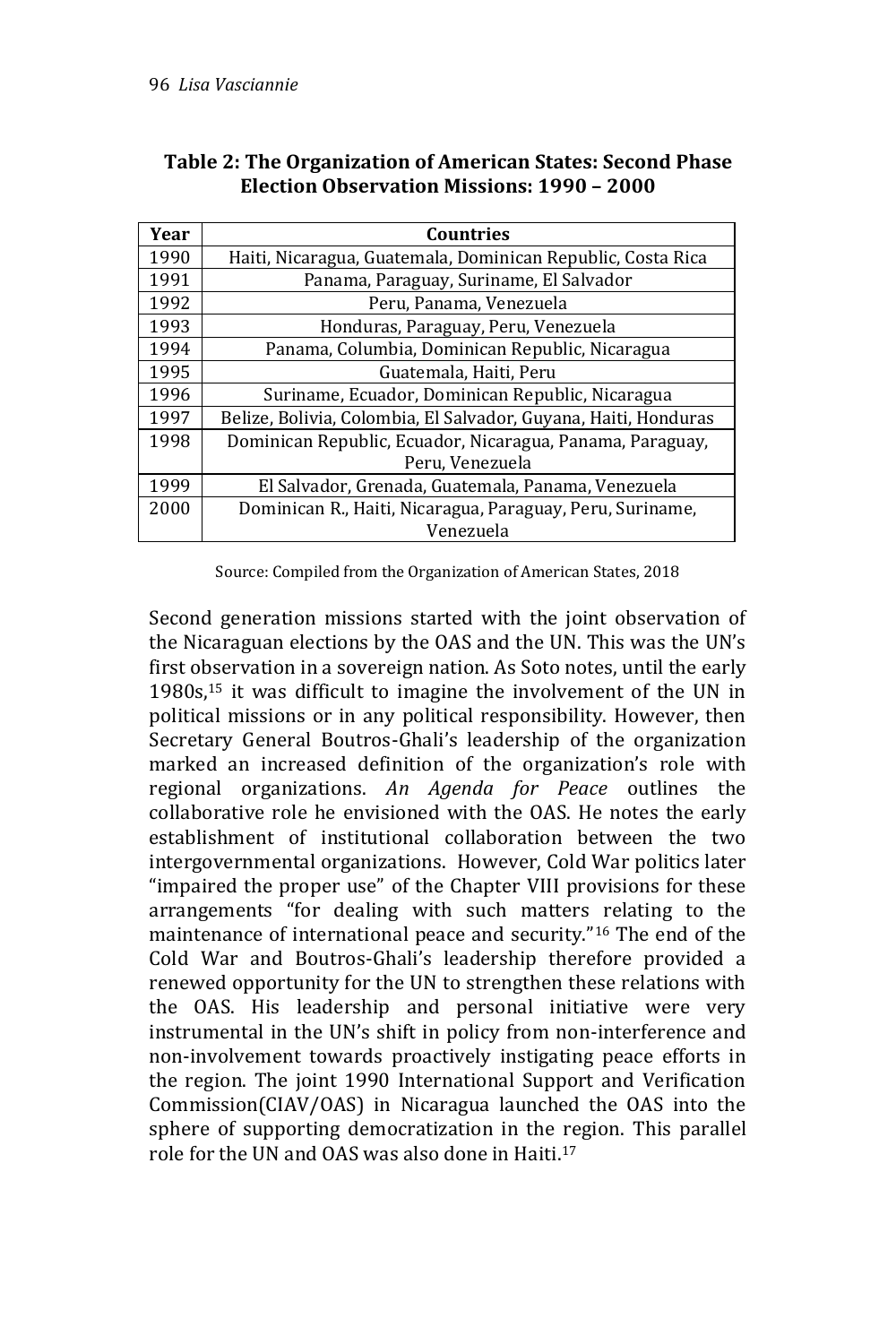By the mid-1990s, however, the OAS emerged as a more independent and pro-democracy player in hemispheric politics. 18 Following the lead of the Santiago Declaration, then OAS Secretary General Gaviria rejected the notion of UN primacy in the area of international peace. It was his view that by 1996 the OAS had accumulated significant hemispheric experience in observing elections. With over 50 missions to 16 countries by the end of 1996, the organization had indeed developed a steady and consistent record of election observation. Gaviria further asserted that moving ahead any duplication of efforts between the OAS and UN should be avoided with the clear message that the OAS would observe elections in its member-states. <sup>19</sup> This new approach did not lead to a confrontation or crisis between the two organizations and, under Gaviria's leadership, the OAS eventually pulled away from its collaborative role with the United Nations and started deploying independent missions.

# *Third Phase of Observation*

Another phase of further commitment and consolidation was marked in 2001 with the *Inter-American Democratic Charter.* This instrument (2001), offers a strong acknowledgement of the place of free and fair elections in international relations and introduced the notion of democratic government as a right. Article 24 of the Inter-American Democratic Charter facilitates the role of election observers within the framework and norms of the OAS. Election Observation Missions have a threefold mandate:

- To fulfil the principles of the Inter-American Democratic Charter which envisages the deployment of preparatory observation missions when so requested by countries
- To observe at the request of member states, not only general and national elections, but also plebiscites, regional polls and even events involving specific ethnic groups, and
- To include other issues in observation activities, such as gender and minority group participation.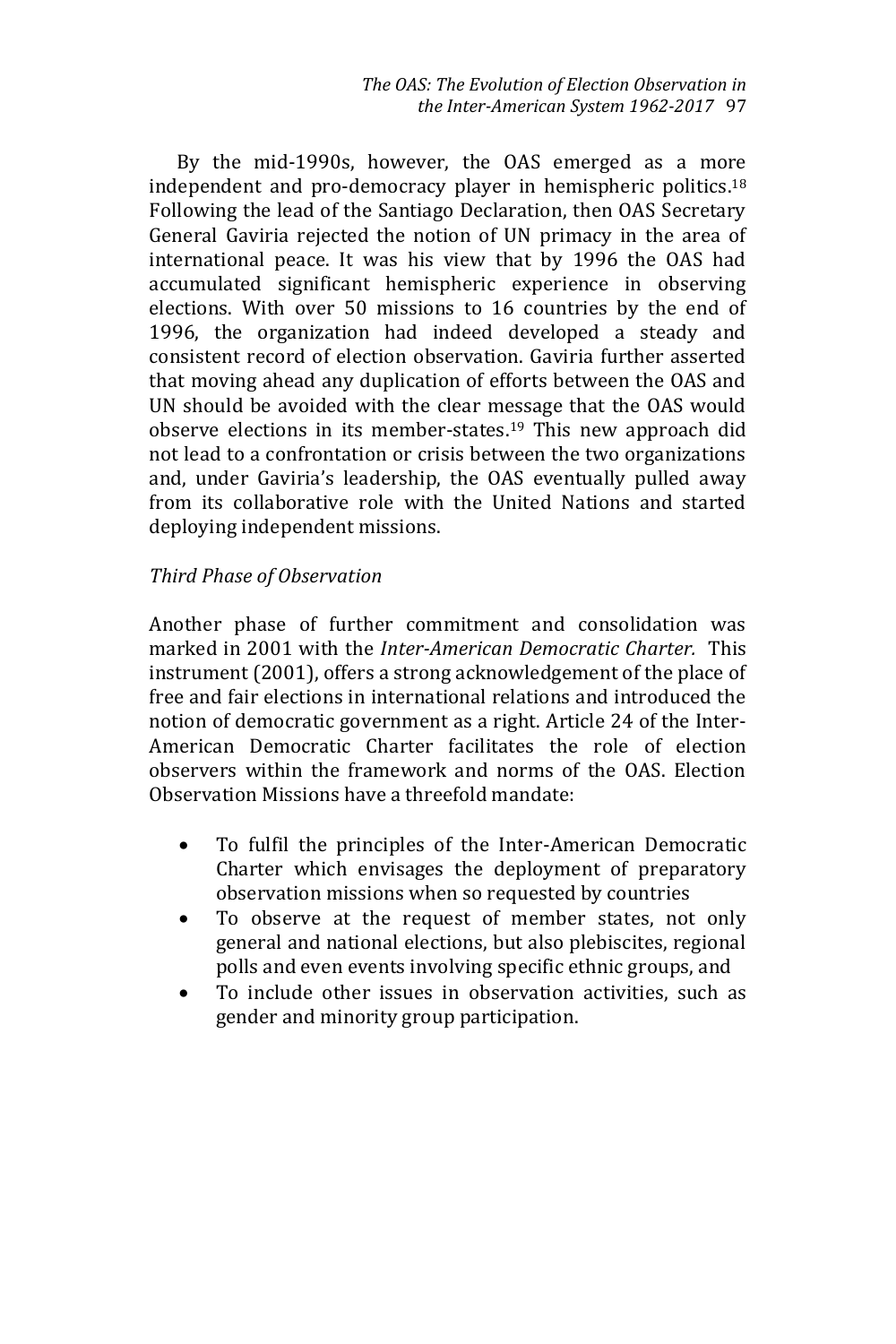# **Table 3: The Organization of American States: Third Phase Election Observation Missions: 2001 – 2017**

| Year | <b>Countries</b>                                                                                                                                    |
|------|-----------------------------------------------------------------------------------------------------------------------------------------------------|
| 2001 | Guyana, Honduras, St. Vincent & the Grenadines, Nicaragua,<br>Peru                                                                                  |
| 2000 | Bolivia, Colombia, Dominican Republic, Ecuador, Nicaragua,<br>Peru                                                                                  |
| 2003 | Grenada, Guatemala, Paraguay, Venezuela                                                                                                             |
| 2004 | Bolivia, Dominican Republic, Ecuador, El Salvador, Nicaragua,<br>Panama, Venezuela                                                                  |
| 2005 | Bolivia, Honduras, St. Vincent & the Grenadines, Suriname,<br>Venezuela                                                                             |
| 2006 | Bolivia, Colombia, Costa Rica, Dominican Republic, Ecuador, El<br>Salvador, Guyana, Nicaragua, Panama, Peru, St. Lucia,<br>Venezuela                |
| 2007 | Colombia, Costa Rica, Ecuador, Guatemala, Jamaica, Paraguay                                                                                         |
| 2008 | Bolivia, Dominican Republic, Ecuador, Grenada, Honduras,<br>Paraguay                                                                                |
| 2009 | Antigua & Barbuda, Bolivia, Colombia, Dominica, Ecuador, El<br>Salvador, Mexico, Panama, St. Vincent & the Grenadines                               |
| 2010 | Bolivia, Colombia, Costa Rica, Dominican Republic, Haiti,<br>Paraguay, Peru, St. Kitts & Nevis, St. Vincent & the Grenadines,<br>Suriname           |
| 2011 | Bolivia, Colombia, Ecuador, Guatemala, Guyana, Jamaica,<br>Nicaragua, Paraguay, Peru, St. Kitts & Nevis, St. Lucia                                  |
| 2012 | Bahamas, Belize, Dominican Republic, El Salvador, Honduras,<br>Mexico, Nicaragua                                                                    |
| 2013 | Ecuador, Grenada, Honduras, Paraguay                                                                                                                |
| 2014 | Antigua & Barbuda, Bolivia, Colombia, Dominica, El Salvador,<br>Panama, Peru                                                                        |
| 2015 | Belize, Bolivia, Colombia, El Salvador, Guatemala, Guyana,<br>Haiti, Mexico, Paraguay, St. Kitts & Nevis, St. Vincent & the<br>Grenadines, Suriname |
| 2016 | Bolivia, Colombia, Costa Rica, Dominican Republic. Haiti,<br>Jamaica, Peru, USA                                                                     |
| 2017 | Bahamas, Ecuador, Haiti, Venezuela, Honduras                                                                                                        |

Source: Compiled from the Organization of American States, 2018

The OAS has further institutionalized and formalized election observation through its support of the *Declaration of Principles for International Election Observation* (2005). This instrument reflects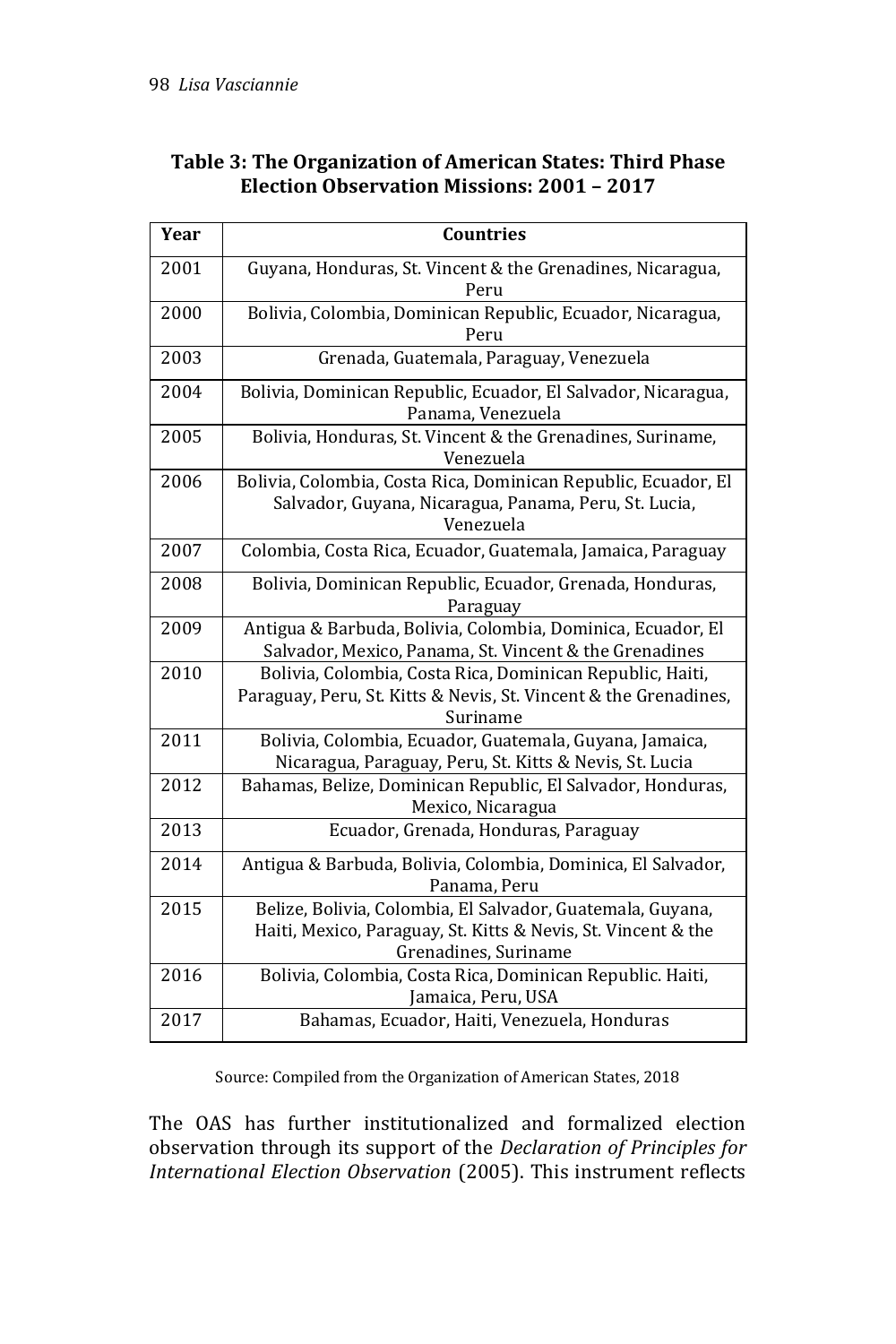the central role that election observation plays in the democracy agenda of the OAS. Election observation activities and supporting the democracy agenda are currently administered by the Department of Electoral Cooperation and Observation (DECO). As Table 3 shows, observation during this period was more expansive and frequent, including more first-time countries.

 This phase of election observation quite aptly fits Gutierrez et al classification as substantive mission. Since 2001 the organization intensified and systemized it activities observing over 134 elections in 27 member-states. There was growth in dimensions of observation beyond logistics and professionalism. Twenty-first Century observation widened to include more CARICOM countries beyond Haiti, Grenada, Suriname and Guyana. The OAS sent missions to St. Vincent and the Grenadines (2005), St. Lucia (2006), Jamaica (2007), Antigua and Barbuda (2009), Dominica (2009), St. Kitts and Nevis (2010) and the Bahamas (2012). During this phase the organization also observed elections in the USA (2016).

# **OBSERVATION IN THE CARIBBEAN AND LATIN AMERICA**

Overall, the OAS has had a longer history of observation within Latin America than in the Caribbean. Within this region, there have been approximately 133 elections observed in 14 countries. It has observed the fewest elections in Mexico and Costa Rica and the most in Nicaragua, the Dominican Republic, Colombia, Ecuador, Peru and Bolivia. The OAS has not sent missions to Argentina, Brazil, Chile or Uruguay although it has recently signed an agreement for the first ever deployment to Brazil.<sup>20</sup>

 The OAS has observed just over 40 elections in the Caribbean since 1962. It has never been in Barbados which has never had observers from any other organization, or Trinidad and Tobago which has had Commonwealth and CARICOM observers. Within the Caribbean the OAS has had only two missions to the Bahamas and the most in Suriname, St. Vincent and the Grenadines, Guyana and Haiti. The first OAS observation in the English-speaking Caribbean was in Grenada (1984). The OAS has subsequently observed four other elections in Grenada; the last in 2013.

 Within the Caribbean, observation became a more regular feature between 1990 and 1999 with six observed elections in five countries - Belize, Grenada, Guyana, Haiti and Suriname. The momentum of the trend greatly intensified as there have already been approximately 36 OAS/EOMs in twelve countries<sup>21</sup> between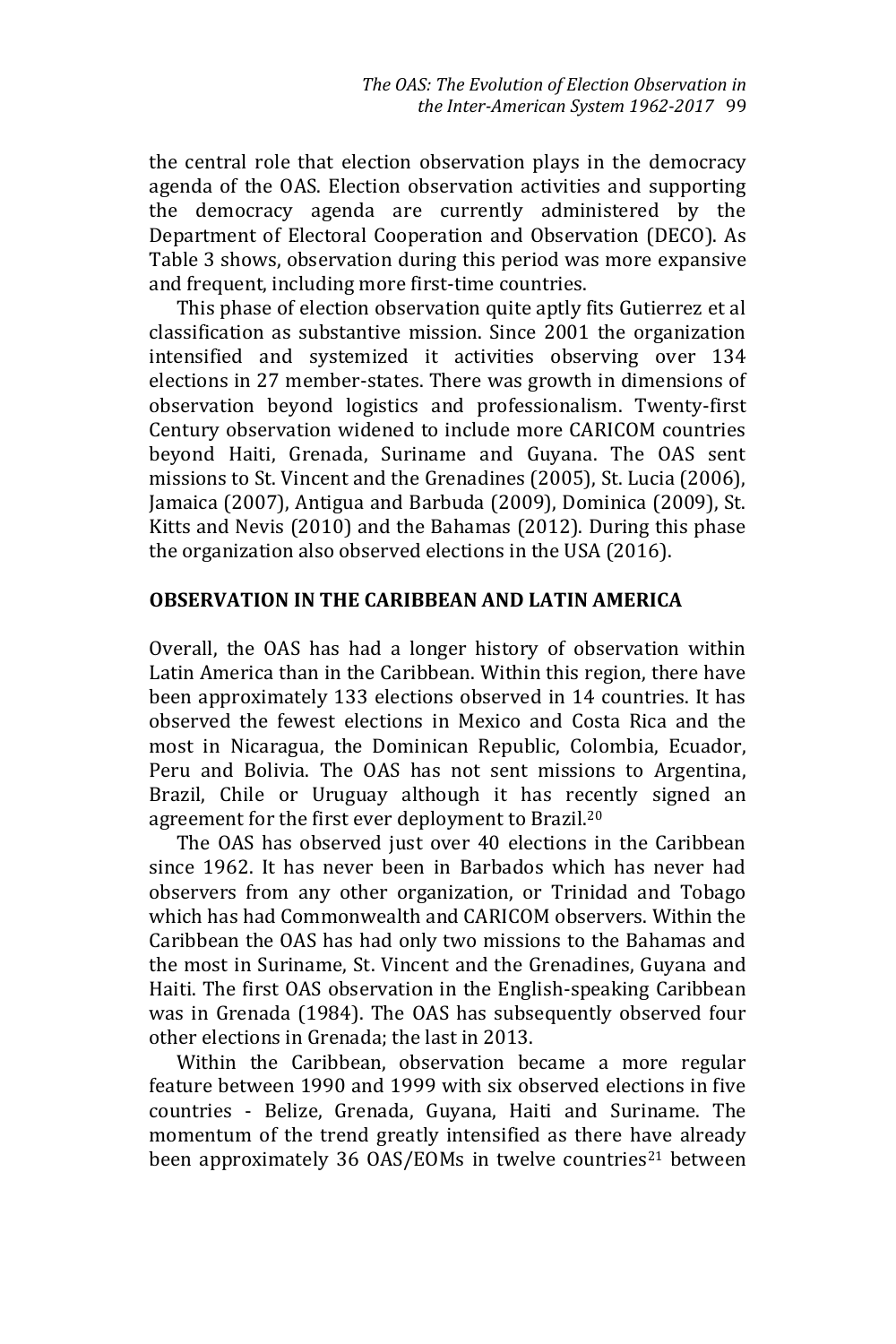2000 and 2017. Overall the OAS has observed 40 Caribbean elections since 1990. The final frontiers in the Caribbean for the OAS have been Dominica (2009) and the Bahamas in 2012. Although there was some controversy regarding the Dominican elections, the OAS described them as positive and as "a true reflection of the will of the people."<sup>22</sup> On the Bahamas (2012) election, the OAS noted the administration of the election as "free and fair". The main recommendations included:

- 1. Adopting a legal framework for transparency in financing of political parties and campaigns
- 2. Redrawing constituency boundaries
- 3. Providing access to the media to ALL parties in a free, fair and independent manner
- 4. To incorporate more women in leadership positions and as candidates.

These recommendations reflect the current focus of the DECO and the OAS on aspects of democracy where improvements may be made. Recommendations on campaign financing, gender and access to media were similar to recommendations made to Jamaica in 2011. On the most recent elections in Jamaica (February 2016) the OAS commended Jamaica for its "Good Practices." The mission report highlights "the positive practices of the Jamaican electoral tradition" and commends the country for implementing the recommendations formulated by previous OAS missions of campaign finance, electoral technology, gender representation and the establishment of a media monitoring unit. The OAS mentioned other aspects of the Jamaican electoral process that despite the glaring decline in voter turnout, made the country a "good example for the region."

 This Jamaican case is worthy to be highlighted to showcase the country as one that has benefitted from having election observers. In 1997, amidst fears of growing voter intimidation, garrison politics, partisanship, apathy and distrust, the PNP led government strongly resisted any notion of foreign involvement in local elections. Now, almost 20 years later, election observation is considered an organic element of the election process. This is so as the invitation of observers, whether they accept or not, is regarded as a strong signalling statement of a country's commitment to democracy.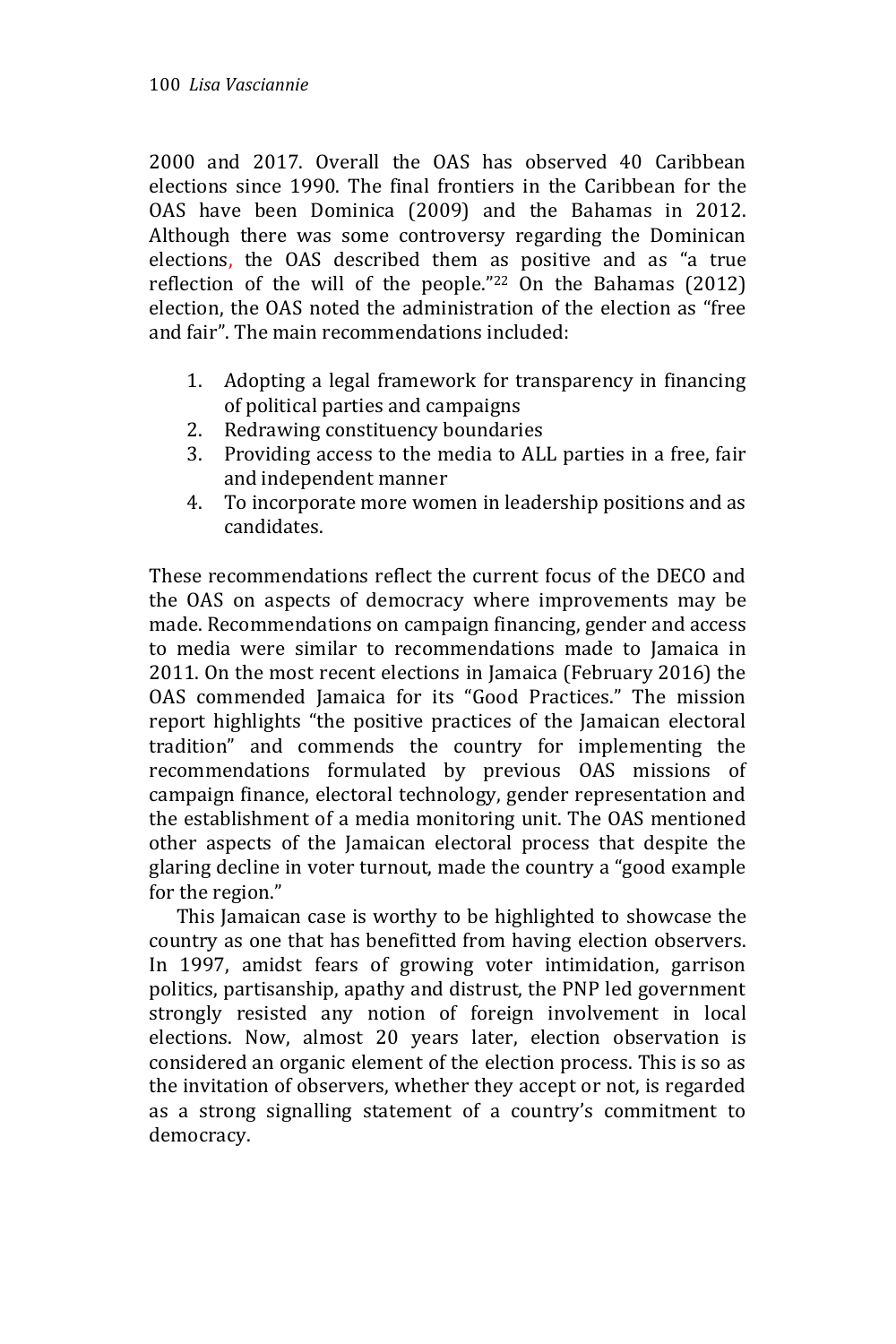#### **OBSERVATION OF THE US 2016 PRESIDENTIAL ELECTIONS**

This discussion would not be complete without some assessment of the US 2016 Presidential elections. This election was under more scrutiny than any other in the country or on the international arena. To begin with, both contenders had controversial backgrounds. There was an environment of distrust, allegations of voter intimidation and fraud and tampering from external actors. This first-time observation by the OAS presented new dynamics in the field of international observation. It was arguably the first time a developed state had international observers for more than ceremonial reasons or token reciprocity.

 The unfamiliar grounds under which these elections were observed also posed questions on the universal applicability of requirements for receiving states. In this regard, international observers did not have full access to all states and districts of the US elections. There were, too, reversed asymmetries of power of the observer groups regarding the countries observed. The OAS team comprised 41 experts from 18 countries, most whom were based in Washington D.C. This was complemented by the Organization for Security and Cooperation in Europe (OSCE) team of 11 D.C. based experts from 10 countries, 26 long term and 400 short term observers. The introduction of the OAS presented a new dynamic to observation being done by a regional intergovernmental organization with headquarters in the US capital. For one, OAS observers may have felt obliged to be less critical by virtue of being permanently hosted by the US. The power realities within the organization also presented unspoken loyalties and obligations.

 Finally, the recruitment of observers did not follow the usual protocol of bringing electoral experts from different countries. This would have been redundant for the OAS as much of its staff already qualifies as such. The OAS therefore had a pool of political and election observation specialists and ambassadors in the country who were qualified and eligible to serve. While these practicalities justify the overall composition of the OAS team of persons based in Washington D.C., one must note that such a team would operate differently from one recruited in the traditional way.

 Considerations of power and political geography were evident in the assessments provided by observers. The OAS highlighted a few weaknesses in the elections. These included long lines,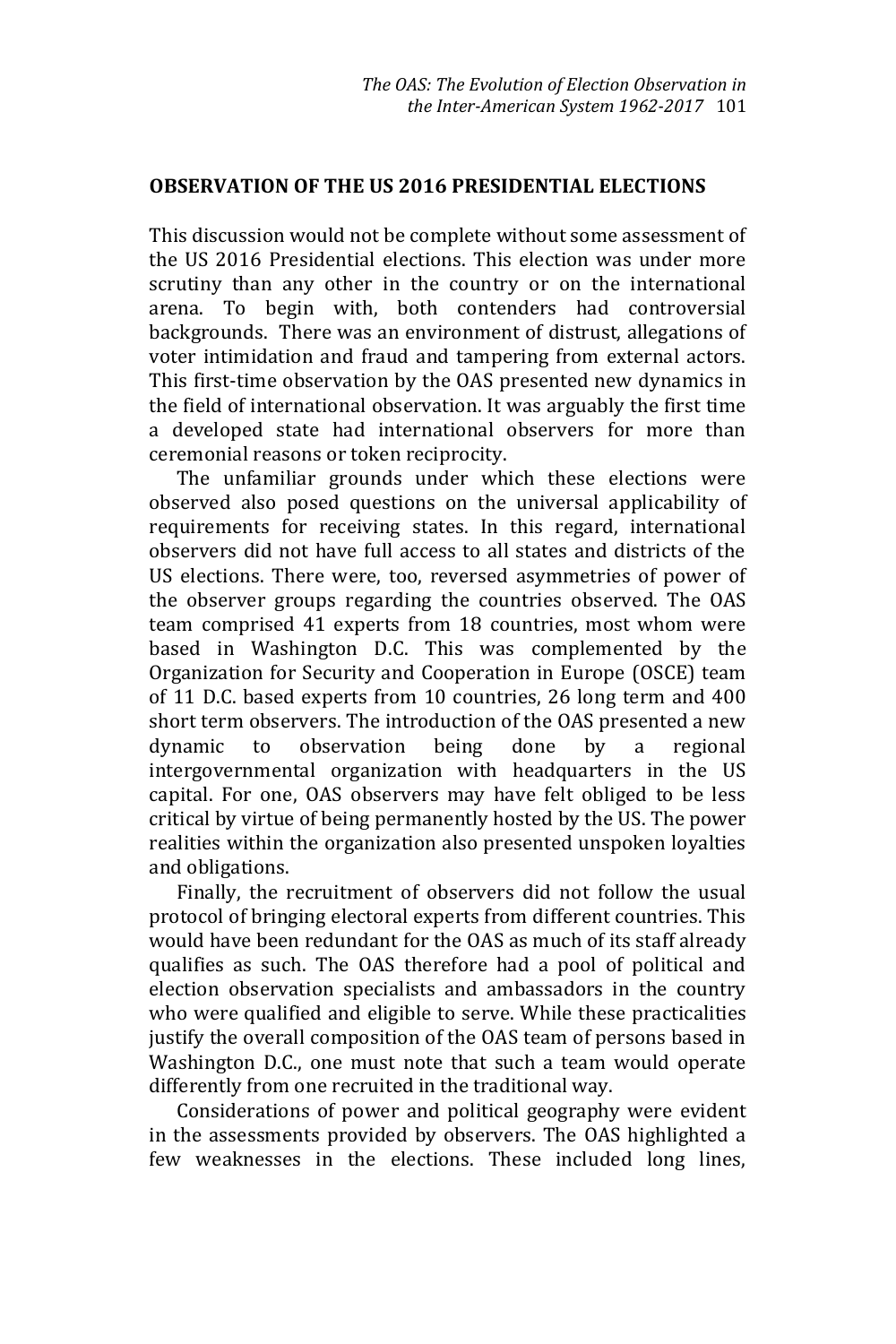inadequate polling places, gerrymandering of the borders of some electoral districts and the absence of quotas to encourage women's participation in political life. The team also noted the "polarizing and divisive rhetoric…having a racial undertone" and threats of one candidate to bring judicial action against journalists and to restrict their access to political events. The OSCE similarly noted the "harsh personal attacks and intolerant rhetoric". This team also noted the disenfranchisement of over 6 million persons comprising US citizens in overseas territories, the incarcerated and ex-convicts. Overall, however, both organizations considered the elections to be highly competitive, demonstrating commitment to fundamental freedoms and facilitating the expression of differences in a free and respectful manner and through institutional mechanisms.

# **OAS COLLABORATION WITH OTHER OBSERVER GROUPS**

The OAS has observed more elections in the region than any other group. It has observed 40 elections since 1990. Other main actors in the field include the Commonwealth, the Carter Centre, CARICOM; and to a lesser extent, the EU. Although the OAS has been more active in Latin America than the Caribbean, its role in election observation has significantly enhanced democracy and development in all member states, in keeping with the ethos of the IADC.<sup>23</sup>

 In several cases, the OAS has been the only organization observing a given election. In Latin America the OAS has usually been the sole or primary observer group. The majority of Caribbean countries have had observers from one main group. So, for instance, Grenada (1984, 1999, and 2003), St. Vincent and the Grenadines (2001, 2005), St Lucia (2006) and Dominica (2009) have had exclusive observation by the OAS. On the other hand, the OAS had never observed elections in, Antigua and Barbuda (1999, 2004) before 2014, and Trinidad and Tobago (2000) which has only had Commonwealth observers. None of these countries has ever presented a case of serious breaches of electoral procedures or practices, and respective observer teams have reported positively on these elections. Other countries such as St. Kitts and Nevis (1995, 2004), Belize, and Jamaica, have had one group or another (one of two groups) observe their elections. So, for instance, the registration procedure in Belize (1997) was overseen by the OAS but the subsequent election (2008) was observed by the Commonwealth.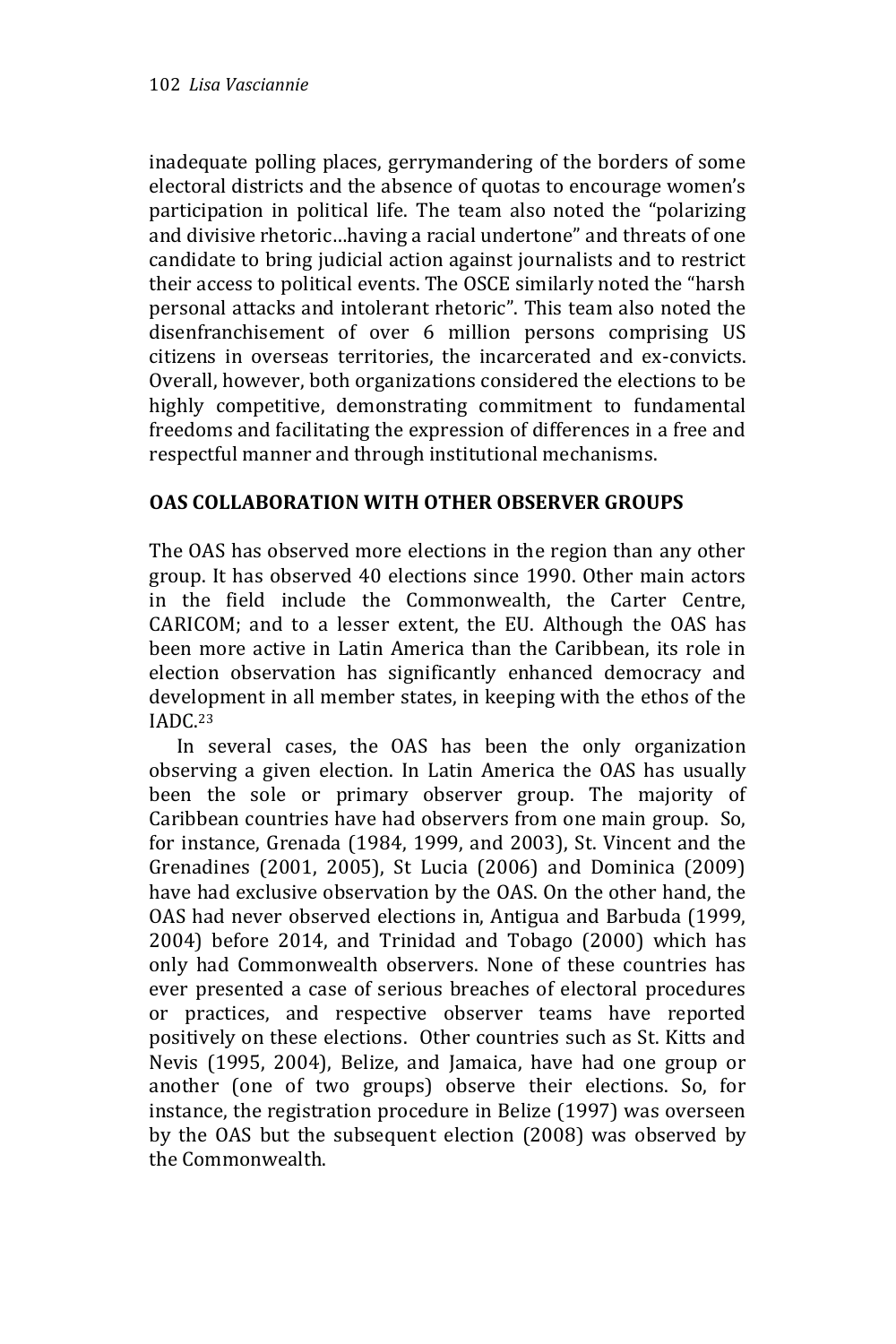The OAS has also alternated observing elections in Jamaica with other groups. The Carter Centre played a pivotal role in mediating tensions between political stakeholders in the pre-election period of 1997 and ultimately observed these elections. Their involvement in 2002 was ostensibly an attempt to solidify the positive elements from 1997. By 2007, although the country had invited five observer teams, the OAS was the only group to observe the elections.<sup>24</sup> In this case, the Carter Centre expressed the view that due to the "tremendous progress" that Jamaica had made in improving the various elements of the electoral system it "did not deem" their participation necessary.<sup>25</sup> The OAS continued to observe all subsequent elections in Jamaica (2011, 2016).

 The OAS has worked alongside other observer groups in other cases. Belize, Haiti and Guyana have had observers from multiple groups including the Commonwealth, EU and the OAS. Guyana has had observers from most notable groups since the very first observation in 1964. These groups represent the different international stakeholders, donors and providers of technical assistance in the country. It is therefore not surprising for the Commonwealth and the OAS to be jointly, albeit independently involved in the observation of elections in Guyana since 1997.

 The OAS has forged an invaluable partnership with CARICOM in observing elections in the region. By the first anniversary of the Inter-American Democratic Charter, Ambassador Ishmael noted the overlap in their activities and policies that reflect "the intrinsic value placed on solid systems of democracy" in the region.<sup>26</sup> This is evident in the active participation of CARICOM members in the OAS and in practice, as several members of OAS observer missions are also CARICOM citizens. This collaboration is synergistic in more than one dimension. For one, as Legler et al note, unlike the CARICOM Charter, the IADC has provisions and mechanisms to expel states that might violate principles of democratic governance.27 For another, despite lacking an expulsion clause or infusion of realpolitik through US membership, a CARICOM presence alongside the OAS strengthens the credibility of the latter group.

# **LOGISTICAL NOTES**

As noted, the OAS respects state sovereignty by adhering to the basic requirement for an invitation from the government or electoral body in the country requesting observers. This approach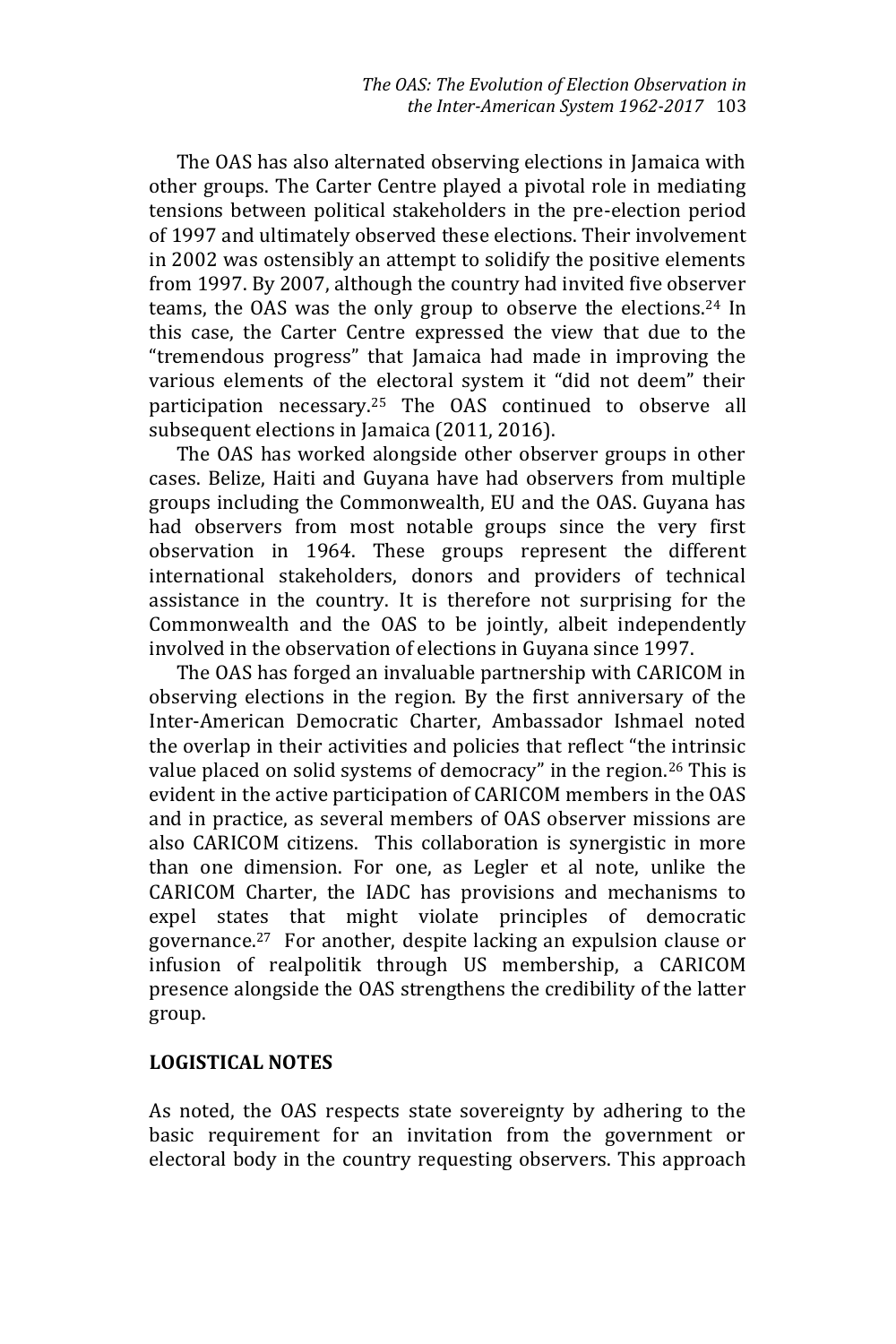balances the commitment to promoting and consolidating representative democracy while respecting the principle of noninterference as outlined in the Inter-American Democratic Charter. The organization usually holds consultations with major stakeholders during pre-election missions. The OAS issues an interim statement on the election shortly after and publishes a final report within a few months. While the wait for a comprehensive assessment of an election does not provide the quick response expected by the international community and some local stakeholders, and might make the OAS vulnerable to criticism, this approach has its merits. In many instances there are post-election developments affecting the entire process so waiting to make more comprehensive analyses can insulate observer delegations from accusations of making hasty or superficial verdicts.

# **CHALLENGES AND ADVANCES IN OAS ELECTION OBSERVATION**

# *Professionalism*

In the face of criticism of various aspects of election observer missions and the way the organization operates, the OAS has taken numerous steps and implemented initiatives to improve the quality of their electoral observer missions. In addition to core logistical issues of respecting sovereignty and publishing reports the organization has worked on fulfilling the mandate of the provisions in the Inter-American Democratic Charter (2001) to ensure that observer missions are conducted in an objective, impartial and transparent manner."<sup>28</sup> The OAS has developed a comprehensive and standardized methodology for election observation. This includes the publication of training manuals, questionnaires for observers, a quick count tally process, and the establishment of an online training programme. DECO has an extensive database of all OAS election observer missions since 1962 and includes key information such as the number of observers, their nationalities and the source of funding for each mission. It has also established an online portal for the registration of persons who wish to be considered to serve on observation missions. Together, these initiatives strengthen the operations and professionalism of the organization.

 In December 2017, Assistant Secretary-General Mendez noted the *Declaration of Principles for International Election Observation* as a mandatory reference for professional, rigorous and credible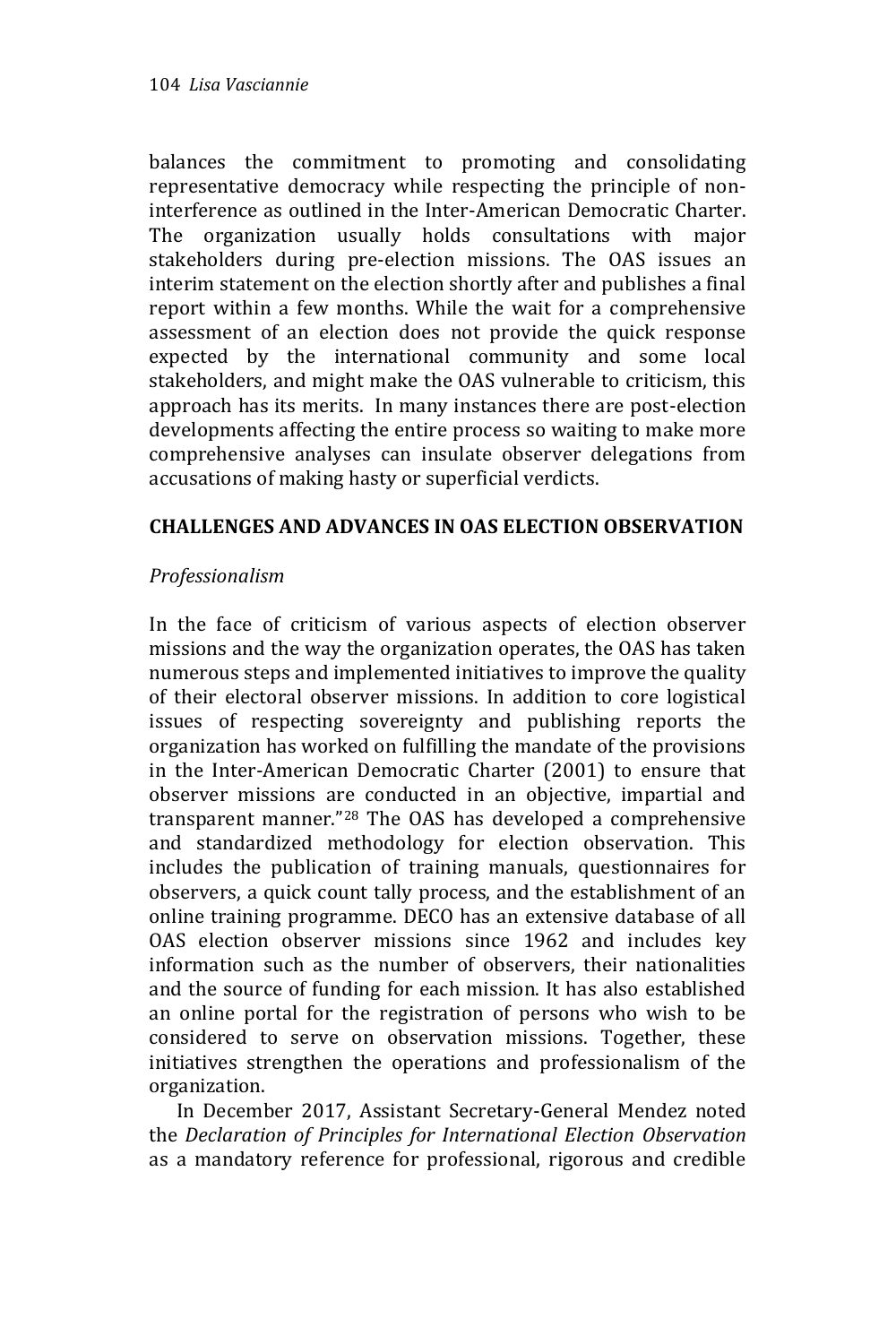election observation by the OAS.<sup>29</sup> This Declaration of Principles has codified and institutionalized the shift in the approach of election observation from an ad hoc one-day activity to a systematic approach to supporting democracy. Mendez notes that the field has moved from simply observing irregularities and preventing fraud on Election Day to assessing an entire election process. OAS missions now evaluate all stages of the electoral cycle from the "technicalities" on Election Day to a more integral assessment of the "quality" of the process.

#### *Gender and Inclusiveness*

Many observer groups now place greater emphasis on issues of gender whether for participation as voters or candidates. Comprehensive international and regional standards exist for human rights. These encourage states to guarantee full political participation. The standard mandate for international observer groups has been to evaluate the freeness, fairness, or competitiveness of elections. Since the mid-2000s it has not been uncommon to see a marker for "inclusive" as well. The OAS has led this focus on gendering international election observation. Its pilot project was the 2011 mission to Guyana of which 52% of the team was female and subsequent teams have followed this pattern.

 From a gender perspective, inclusive has meant paying attention to the norms and practices that affect all stages of the electoral process - registration, access to polling stations, voting and electoral policies and programmes. This focus on gender is part of an overall mandate of professionalizing election observer missions. For the OAS, for example, this has been part of the effort to reconcile election observation according to the standards established by the Inter-American Democratic Charter and other policy documents.

 Incorporating a gender perspective focuses on the equitable participation by men and women throughout the entire electoral cycle. This goes beyond simply the observation of elections per se, to a philosophy of creating more inclusive societies. For the OAS, in particular, the goal is to "encourage member states to undergo efforts to transform the asymmetrical relationship between men and women in the political arena, in order to generate stronger, more inclusive and more representative democracies."30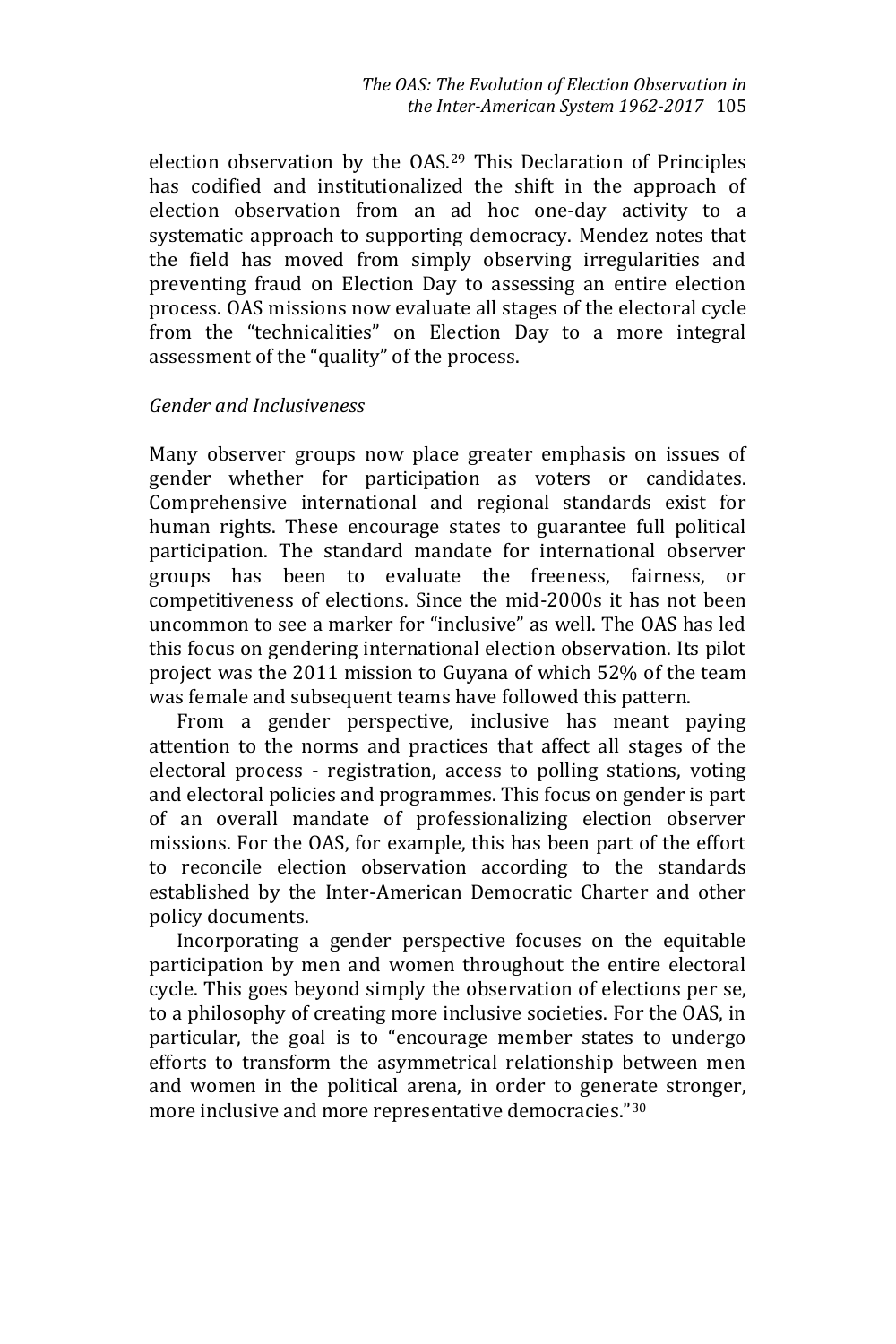# *External/Overseas Voting*

There are also new developments in the international environment and demographics that affect some aspects of observation. International migration and population movements have had implications for the traditional views on democratic citizenship and sovereignty. International statistics on migration provide a stark picture of the magnitude of redistribution of populations across the globe. This is especially so for many developing countries. Between 1970 and 2010, for instance, the number of international migrants moved from 81 million to 215 million. 31

Bauböck<sup>32</sup> reiterates the notion that residence taken on its own is not axiomatic to political participation. It has until relatively recently been a necessary condition. In other words, it has generally been accepted that one has to live in a country to have the right to vote in that country. Including non-nationals as residents in an election as legitimate voters does not pose any incremental challenges for observing elections in jurisdictions where expatriates are accorded the right to vote.

 This is not the case for the other dimension of democratic citizenship and global population movements. Several persons retain their original nationality when they live abroad. This has not been an issue for military personnel or diplomats for whom arrangements have usually been made at overseas missions. Beyond these officials, many countries have made provisions for their overseas populations to be able to vote. This is consistent with the view of citizenship and nationhood as transcending territory and extending beyond a country's resident population. In 2005, for instance, Mexico decided to implement overseas postal voting for its overseas residents. This included approximately 10 million voters through overseas ballots, more than the combined voting population of the entire Commonwealth Caribbean.

 Currently, approximately 116 countries have legal provisions for external voting. Within the OAS, at least 15 OAS states have provisions for voting abroad in person.<sup>33</sup> Panama and the Bahamas have among the lowest number of overseas voters (just over 5,000), while Colombia and Peru have the highest number, 500,000 and 754,000 respectively. External voting therefore creates another logistical challenge for international election observation even though it occurs on the premise of inclusiveness in the political role of diasporas. On the most recent elections that had an overseas component, the OAS noted of the Bahamas (2017) that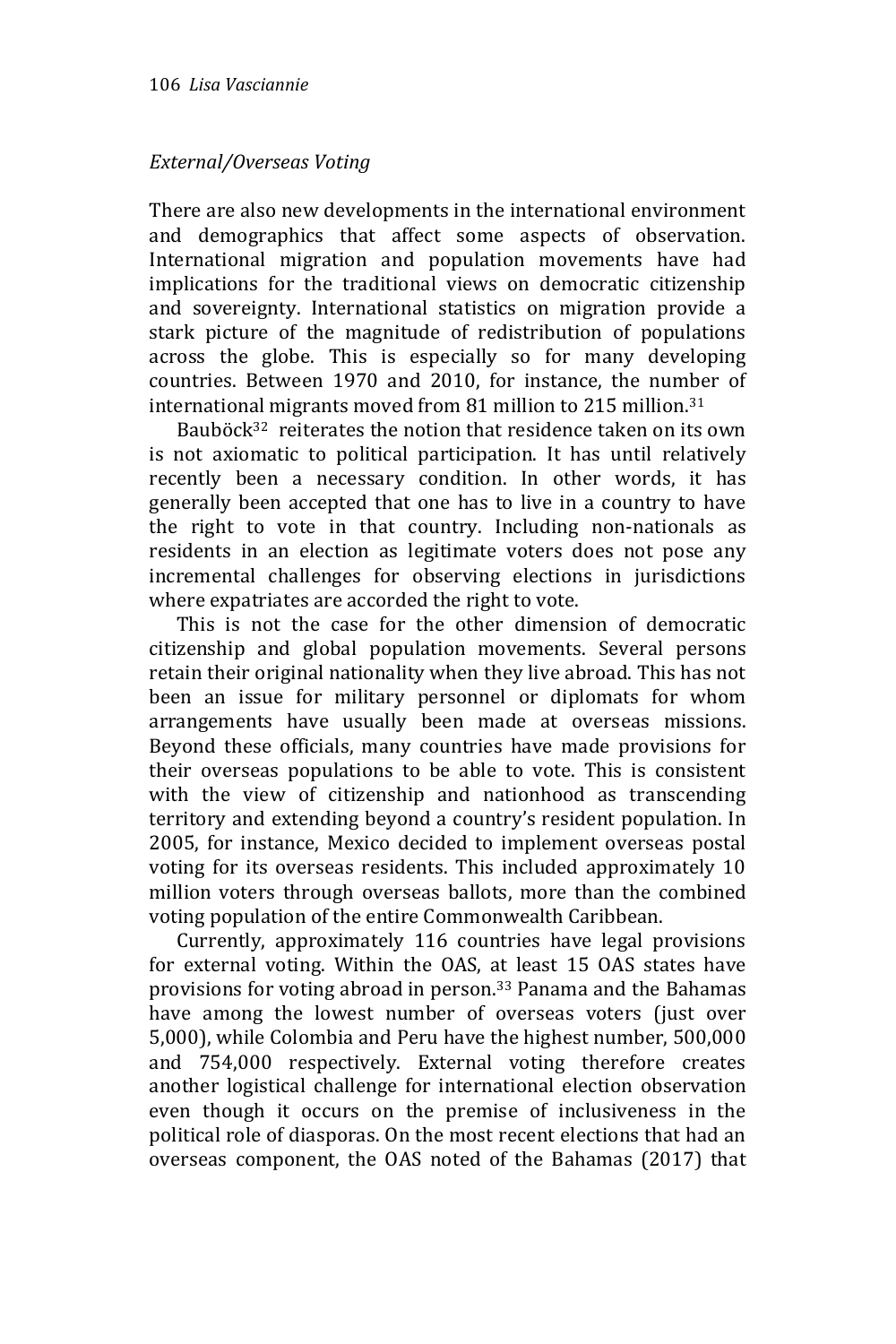across the 13 locations, voting was done in secrecy and administered with professionalism although there were minor problems with staffing. The organization recommended that Honduras (2017) should consider expanding the number of US cities for voting. It also suggested the implementation of a fulltime programme for issuing identification cards to overseas constituents. It is expected that as more countries explore adding overseas voting it will have more implications for how the OAS will observe this dimension of elections.

 As OAS member-states continue to work to modernize and improve their elections and increase the accessibility of these elections to their citizens abroad, implementing e-voting remotely and in their countries, will become a reality. This electronic aspect of voting will also have implications for how all aspects of elections are observed by the OAS and other groups. Overall, as migration in the Americas continues to increase, the OAS will intensify its efforts to protect the rights of migrant workers and their families to participate in elections in their home countries.<sup>34</sup> Extending the observation of elections to overseas constituents will generate logistical and financial challenges for the OAS.

# *Financial Challenges*

The changed nature of observation has improved the quality of observation especially through initiatives such as publishing observer manuals, hosting training courses and adhering to international codes of conduct. These positive developments have improved the overall perception of election observation as a credible and worthwhile exercise. This increased legitimacy of observation has implications for resources and expectations. On the one hand, the scope of election observation has both widened and deepened. It has widened to the extent that as Mendez noted elections are now evaluated throughout the entire election cycle: pre-election, election and post-election period. It has deepened to the extent that the freeness and fairness of an election are assessed on more than technicalities and administrative procedures to include electoral reform, gender, campaign finance, youth and several other issues.

 This expanded scope requires sometimes larger observer teams for longer periods during an election and to be present in more elections. The observer delegation is now regarded as one of the main actors for guaranteeing free and fair elections. Together, the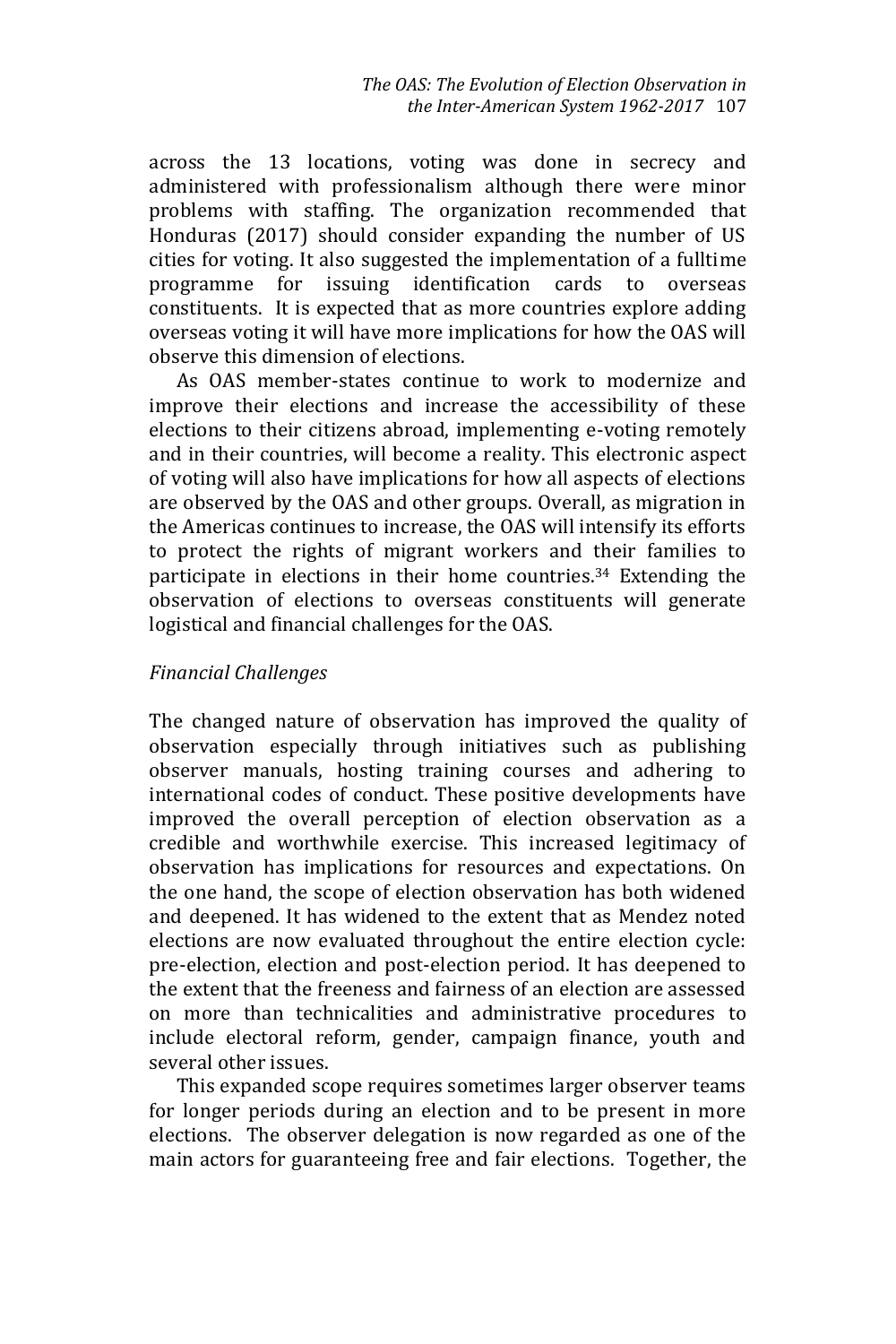increased credibility of OAS observers and greater scope of their activities has paradoxically created a gap between the role of observers as set out by the frames of reference for their work, on the one hand, and the expectations held by the public, on the other.

 Furthermore, the increased demand for observation requires more financial and personnel resources. This has compounded the resource problem of the OAS during a period of donor exhaustion and recalibration of priorities within the organization. The OAS presents as a special case for the connection between organizational priorities and financial commitments. With international election observation as one of the cornerstone activities for the OAS, there is a logical expectation for some support to be given in the budget. On the contrary, there is no budgetary allotment to finance observer missions. In fact, quite to the contrary, the original approach of the organization was "to agree that, so far as possible, the cost of these commendable election monitoring activities should not affect the Organization's regular budget."<sup>35</sup>

 In recent times, successive resolutions have acknowledged the "substantive contribution" the organization has made to the "strengthening and development of electoral and processes and systems in member states through OAS electoral observation missions" and other electoral related activity. However, funding has been a recurrent problem for responding to all requests. The organization's collaborative ties with some Permanent Observers have regularly created opportunities for supporting some observation missions. Therefore, it has not been uncommon for OAS missions to be funded by countries such as Sweden (Honduras 1993, 2001), Norway (Nicaragua, Peru-2001), Germany (Honduras 1993), Japan (Guatemala 1995, 2003, Haiti 2000), China (Jamaica 2007, Grenada 2008, Bolivia 2015) and Serbia (Ecuador 2017).

 Member states have also resolved to request organizational assistance in implementing recommendations made in observer reports. Most notably, between 2010 and 2014 there have been calls for "donors to pursue a coordinated donor approach to support election observation missions. One example for the push for such structured funding came from former US Ambassador Almaguer who proposed a permanent fund or mechanism "that would allow electoral observation missions to promptly and effectively respond to the requests from countries without having concerns about resources."<sup>36</sup> By 2016 OAS seemed to respond with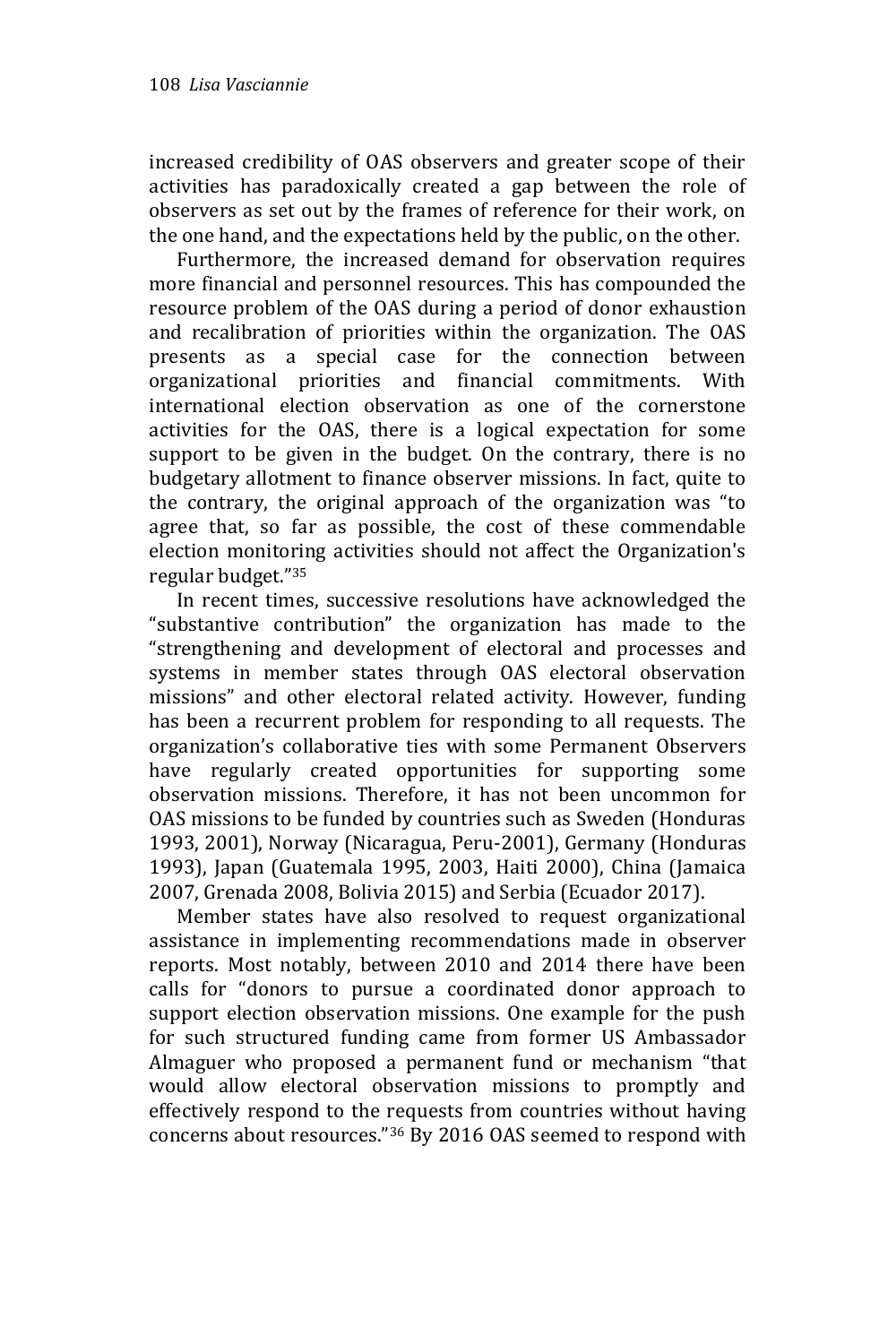a notable shift in the approach to funding missions. The General Assembly resolved:

"*To examine the possibility, in the context of the administrative reform of the OAS, of having member states and the General Secretariat consider providing the electoral observation missions with resources from the Regular Fund in order to ensure greater stability and certainty in the planning thereof."<sup>37</sup>*

 This stance represents a radical departure from funding observation missions as peripheral activities of the OAS. The organization's mandate to prioritize election observation has finally aligned more closely with its commitment to provide financial support. In June 2017 member states resolved to "lift the restrictions that prevent the Regular Fund from being used" to fund electoral observation missions and to report on "the sources of funding" for these missions.<sup>38</sup> Placing election observation firmly on the regular budget is a major advancement for the OAS. Along with voluntary contributions from member states and permanent observers the organization will be able to more completely fulfil its mandate towards strengthening democracy.

#### **DO OAS OBSERVERS IMPROVE THE QUALITY OF AN ELECTION?**

With all the activities, resources, technical assistance and funding being pumped into election observation and its related activities, it is easy to lose focus of the main imperative of observation. Does election observation improve the quality of elections? All the theoretical literature provides several rationales to justify observation: deterring fraud, instilling voter confidence, deterring acts of violence, providing validation of election results and proving a state's commitment to the democratic process. Kelley<sup>39</sup> suggests that observed elections are better than those that are not; even with the acknowledged criticisms of being window dressing, not detecting sophisticated attempts at fraud, manipulation of inter-governmental organizations by incumbents, unsustainability of efforts or untimely reporting.

 Advances in the professionalization of the practice, training personnel, standardization of codes of conduct, streamlining of methodologies, and focusing on gender and inclusivity, especially within the OAS, make the international election observation more efficient. Even in cases where observers might be unable to deter fraud, "they make fraud more visible to international actors and signal that the international community is placing greater weight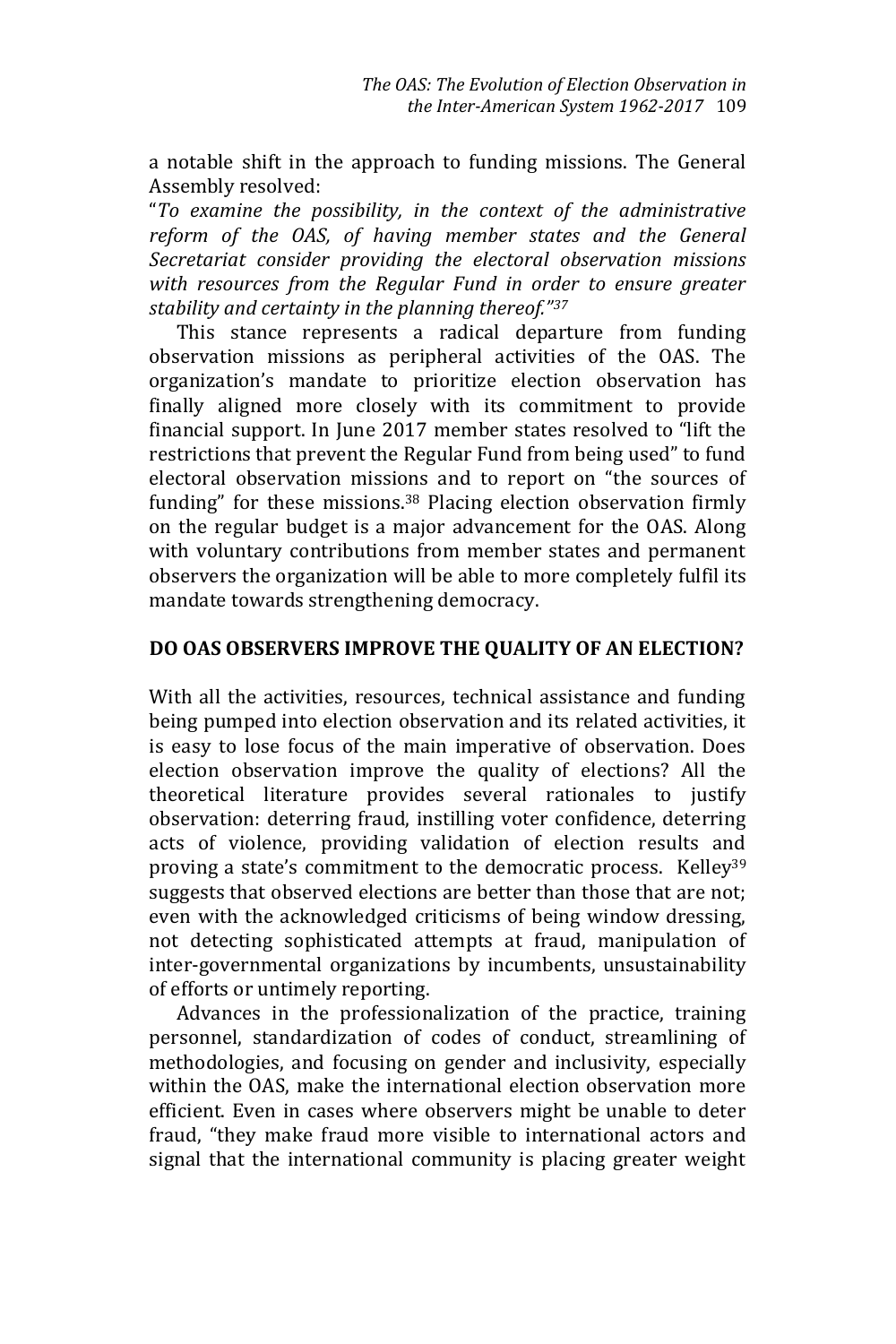on cheating in a given election"<sup>40</sup> In an era of complex interdependence, most states will be concerned with preserving their status of democratic stability. OAS observers therefore provide an important verification role in the contemporary milieu in which holding clean elections is acceptance of the norm of free and fair elections.

#### **CONCLUSION**

Election observation by the OAS has not been the cure for all the political problems in the region. Overall, states are more likely to accept and endure the participation of international election observers as a useful indicator of their acquiescence to international norms. The OAS will certainly continue its programmes in this area as observation is instrumental in fostering legitimacy and credibility, deterring fraud, and strengthening democratic institutions. The organization has made substantial strides in all aspects of international election observation institutional commitment, professionalism, inclusivity, methodology and overall efficiency.

#### **NOTES ON CONTRIBUTOR**

Lisa Vasciannie is a lecturer in International Relations at the University of the West Indies, Mona Campus. She has observed elections in the Maldives, Tanzania and Honduras.

# **NOTES**

<sup>1</sup> Articles 2, 3 and 9.

<sup>2</sup> The organization has not yet observed elections in Argentina, Barbados, Brazil, Canada, Chile, Trinidad & Tobago and Uruguay.

- <sup>3</sup> Manual for Electoral Observation Missions, p. 10
- <sup>4</sup> Pastor, Robert. Monitoring Elections. P. 9

<sup>5</sup> See, for example, Judith G. Kelley, *Monitoring Democracy*, Princeton University Press, New Jersey, 2012; Yves Beigbeder, *International Monitoring of Plebiscites, Referenda and National Elections¸* Martinus, Nijhoff Publishers, Boston, 1994. <sup>6</sup> Ibid.

<sup>7</sup> Methods for Observation: A Manual for OAS Electoral Observation Missions, General Secretariat of the OAS, Washington DC, 2007, p.7

<sup>8</sup> Protocol of Buenos Aires (1967), Protocol of Cartagena de Indias (1985), Protocol of Washington (1992) and the Protocol of Managua (1993).

<sup>9</sup> Protocol of Cartagena de Indias, Article 2(6), December 5, 1985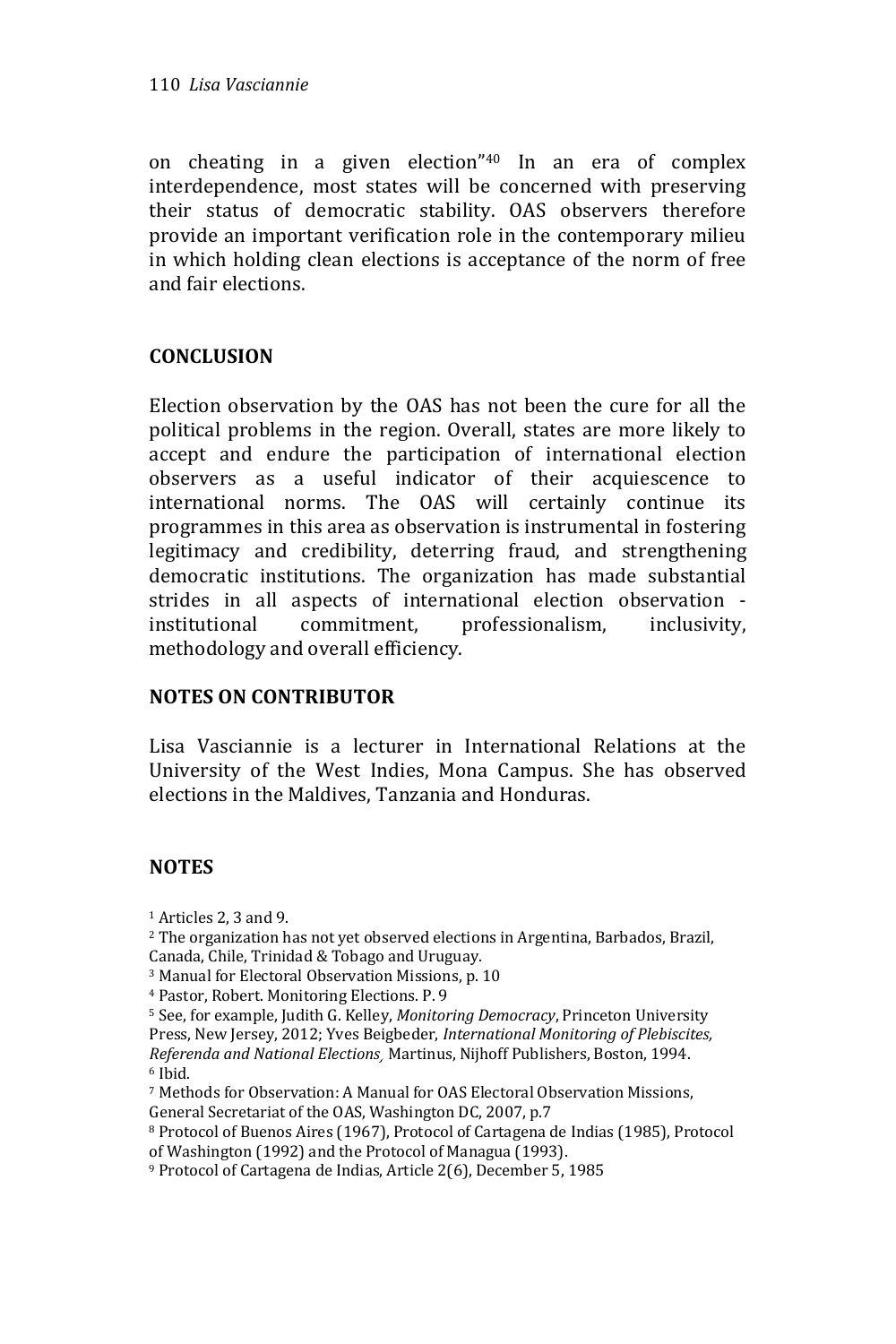<sup>10</sup> AG/RES. 991(XIX-O/89) Nineteenth Regular Period of Sessions, Washington, D.C., USA, November 13-19, 1989.

<sup>11</sup> Pablo Gutiérrez et al. *OAS Election Observation: Evolving to Good,* Americas Quarterly, November 8, 201[2 http://www.americasquarterly.org/OAS-electoral](http://www.americasquarterly.org/OAS-electoral-observation)[observation](http://www.americasquarterly.org/OAS-electoral-observation)

<sup>12</sup> Ibid.

<sup>13</sup> Hyde, Susan D. *The Pseudo-Democrat's Dilemma: Why Election Monitoring Became an International Norm*. ITHACA; LONDON: Cornell University Press, 2011. http://www.jstor.org/stable/10.7591/j.ctt7z647.

<sup>14</sup> *Informe de la Mision de Asistencia Tecnica de la Organizacion de los Estados Americanos Sobre las Elecciones Presidenciales en la Republica de Costa Rica,*  Washington D.C., Marzo 1962, pp 22-23.

<sup>15</sup> Alvaro de Soto *International Missions and the Promotion of Peace and Democracy*  in Tommie Sue Montgomery(ed.) *Peacemaking and Democratization in the Western Hemisphere,* North South Center Press, Miami, 2000.

<sup>16</sup> United Nations Charter, Chapter VIII (Article 52.1)

<sup>17</sup> Ibid.

<sup>18</sup> Shelley A McConnell, ONUVEN: Electoral Observation as Conflict Resolution in Tommie Sue Montgomery(ed.) *Peacemaking and Democratization in the Western Hemisphere,* North South Center Press, Miami, 2000.

<sup>19</sup> Ibid. 129

*<sup>20</sup> OAS to observe elections for the first time in Brazil in October 2018 ,* OAS Press Release http://www.oas.org/en/media\_center/press\_release.asp?sCodigo=E-071/17 September 21, 2017

<sup>21</sup>Suriname, Trinidad &Tobago, Haiti, Guyana, Jamaica, Grenada, Antigua & Barbuda, St. Kitts & Nevis, St. Vincent & the Grenadines, St. Lucia, Bahamas and Belize.

<sup>22</sup> Thumbs up from independent observers but recommendations made to improve democratic process[, www.Caribeannetnews.com,](http://www.caribeannetnews.com/) 12-21-2009, retrieved February 19, 2010

<sup>23</sup>The OAS has observed elections in Grenada, Belize, Dominica, Guyana (twice), St. Vincent and the Grenadines, St. Lucia and Jamaica.

<sup>24</sup>The Electoral Office of Jamaica invited the OAS, the Commonwealth, IFES, Caricom and the Carter Centre. Jamaica Observer, August 16, 2007 *Carter Centre Gives Jamaica Thumbs Up*

<sup>25</sup> Ibid.

<sup>26</sup> Ambassador Odeen Ishmael, *Significance, Applicability and Potential,* CARICOM representative to the OAS on the first anniversary of the Inter-American Democratic Charter. September, 2002

 $27$  Ibid.,

<sup>28</sup> Article 24.

<sup>29</sup> The OAS hosted representatives of 20 electoral observation organizations at the 12th Meeting of the Declaration of Principles for International Election Observation in December 2017.

<sup>30</sup> The OAS, Incorporating a Gender Perspective, 2013

<sup>31</sup> World Bank, Migration and Remittances Factbook, Washington DC, 2011 <sup>32</sup> Bauböck, Rainer, ed. *Migration and Citizenship: Legal Status, Rights and Political Participation*. Amsterdam: Amsterdam University Press, 2006. http://www.jstor.org/stable/j.ctt46mvkf.

<sup>33</sup> These include Bahamas, Colombia, Brazil, Ecuador, Honduras, Paraguay, the United States of America, Guyana, Honduras, Chile, Argentina, Bolivia, Costa Rica, the Dominican Republic, and Peru. *Voting from Abroad Database*, International IDEA Database, 2017.